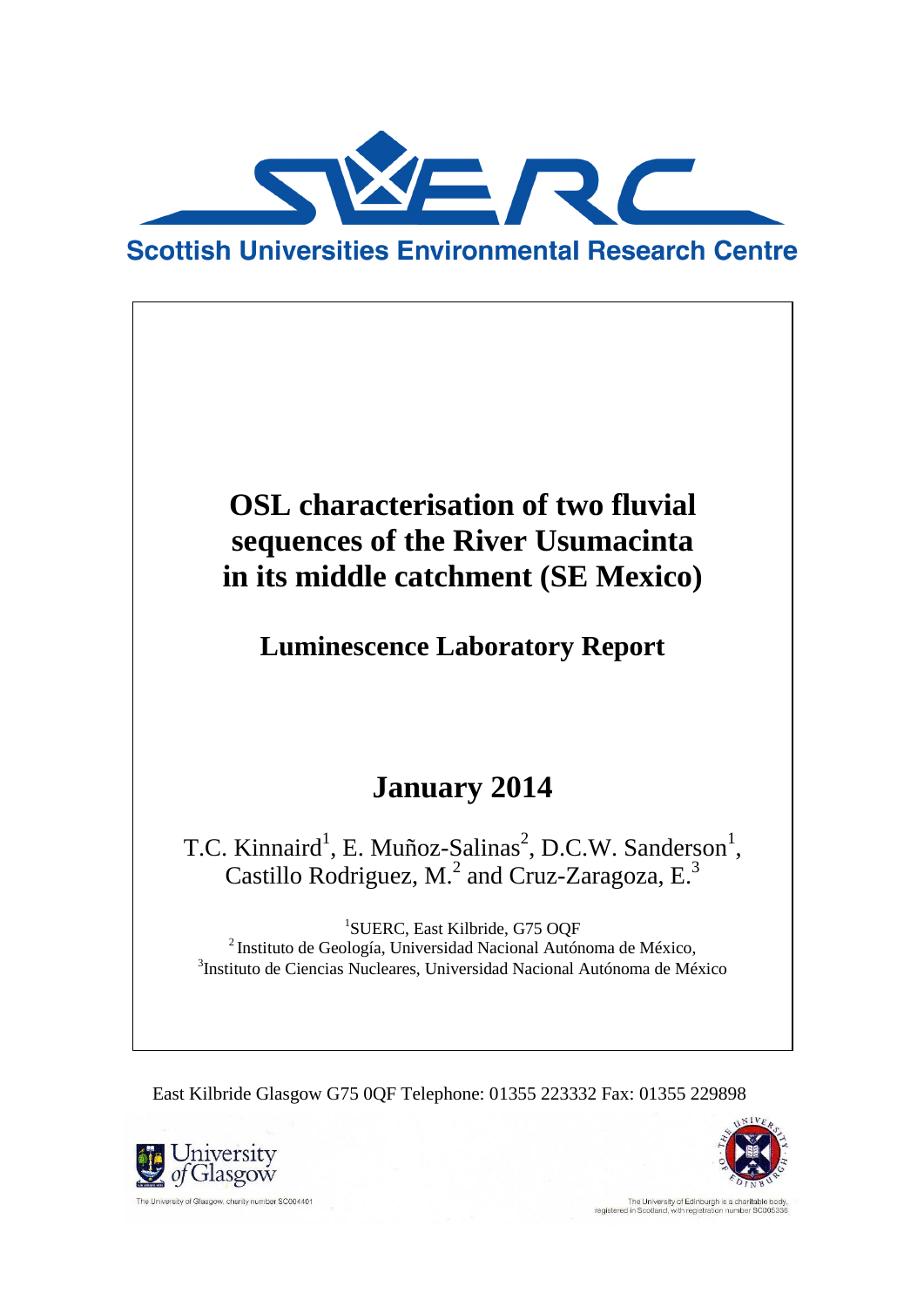*Preface.* This is the second in a series of two reports which describe the luminescence methodologies used to construct chronologies for sediment stratigraphies in the terrace deposits of the Usumacinta and Grijalva Rivers (SE Mexico). The background to the investigation is provided in the previous report:

Kinnaird, T.C., Muñoz-Salinas, E. and Sanderson, D.C.W. 2012. Using optically stimulated luminescence to unravel sedimentary processes of the Usumacinta and Grijalva Rivers (SE Mexico). SUERC dating report, SUERC, p. 1-29*.*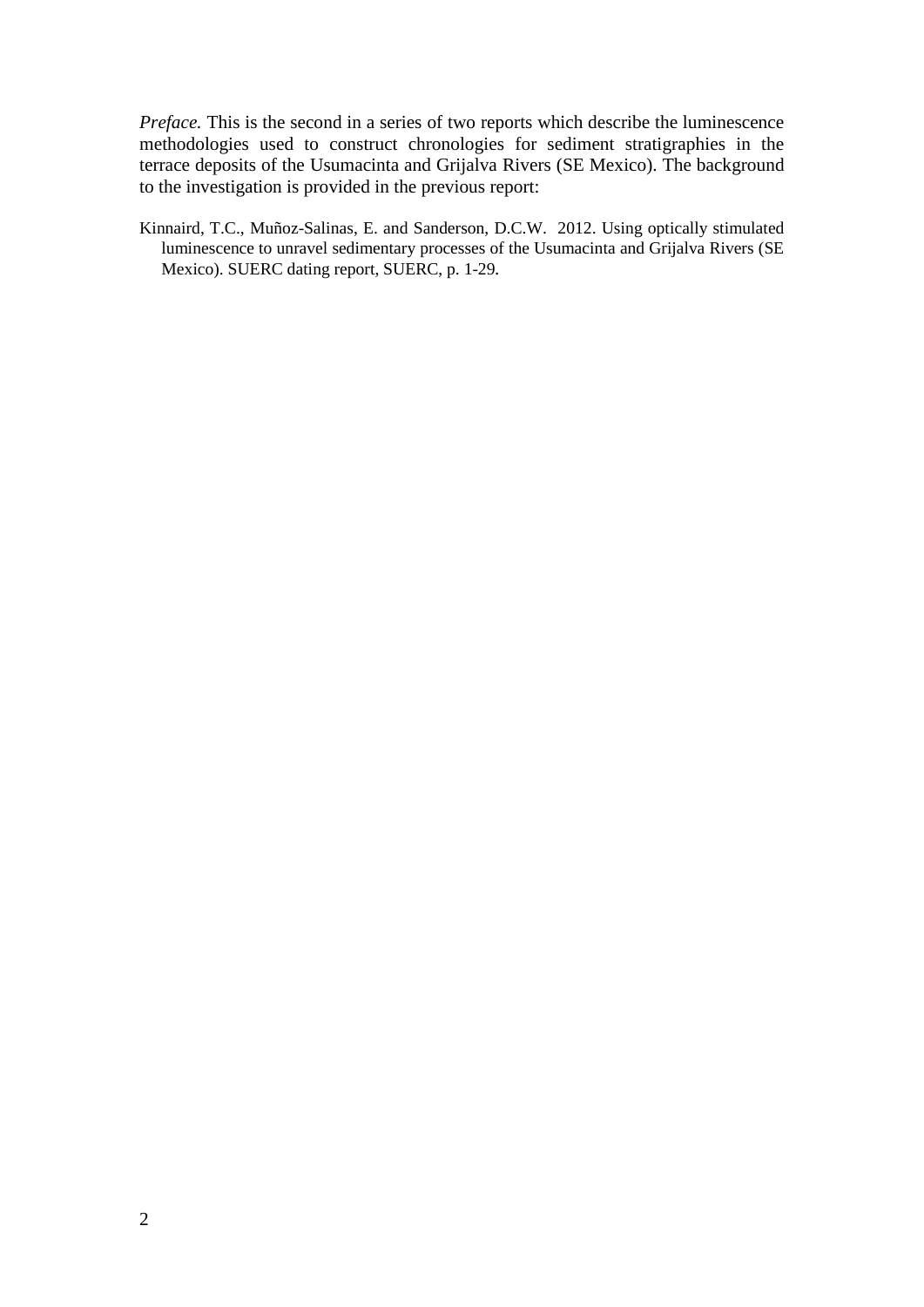#### **Summary**

The report summarizes luminescence profiling, initially using a SUERC PPSL system in Mexico, and laboratory analysis at SUERC, used to characterise the stratigraphy and interpret sedimentary processes in terrace deposits of the Usumacinta River, SE Mexico. This was then followed, by quantitative quartz OSL SAR dating of five sediment samples, aimed at defining the chronological framework of two sedimentary sequences, USU13-1 and USU13-2. In the wider region, the middle catchment of the Usumacinta River, contains numerous archaeological sites dating to the Maya Classic Period, including Bonampak, Yaxchilan and Piedras Negras. The broader aim of the investigation is to assess whether the two fluvial sequences contain a proxy record of environmental change through the archaeological period of interest.

Initial luminescence profiling revealed that the stratigraphy in each profile was complex, reflecting multiple cycles of deposition, with signal maxima, followed by tails to lower intensities, possibly indicating deposition during extreme flood events, interleaved with periods of slower sedimentation, and potentially better luminescence resetting. Laboratory profiling reproduced the apparent maxima/trends in the field profiling dataset, confirming that both sections record complex depositional histories. Furthermore, the variations in stored dose estimates, and luminescence sensitivities with depth, confirm that the sections do not record simple age-depth progressions. Quantitative quartz OSL SAR dating was undertaken on five sediment samples. Given the information obtained from the field- and laboratory-profiles it is not surprising that the equivalent dose distributions for each sample showed considerable scatter, particularly so for the second section, USU13-2. Nevertheless, through statistical analysis, individual quartz OSL SAR ages were obtained for each sample. Individual dates fall into the Mayan Post-Classical Period to early modern Period, with statistical combinations pointing to a late  $15<sup>th</sup>$  century accumulation of USU13-1, and the  $18<sup>th</sup>$ century accumulation of the sediment within USU13-2. Interestingly, the three samples from section USU13-2, all show some aliquots which tail to higher equivalent doses; furthermore, in each sample, the mean value determined for this component is similar, suggesting that the sediment sampled in USU13-2, may be sourced from a  $15<sup>th</sup>$  century or older accumulation upstream.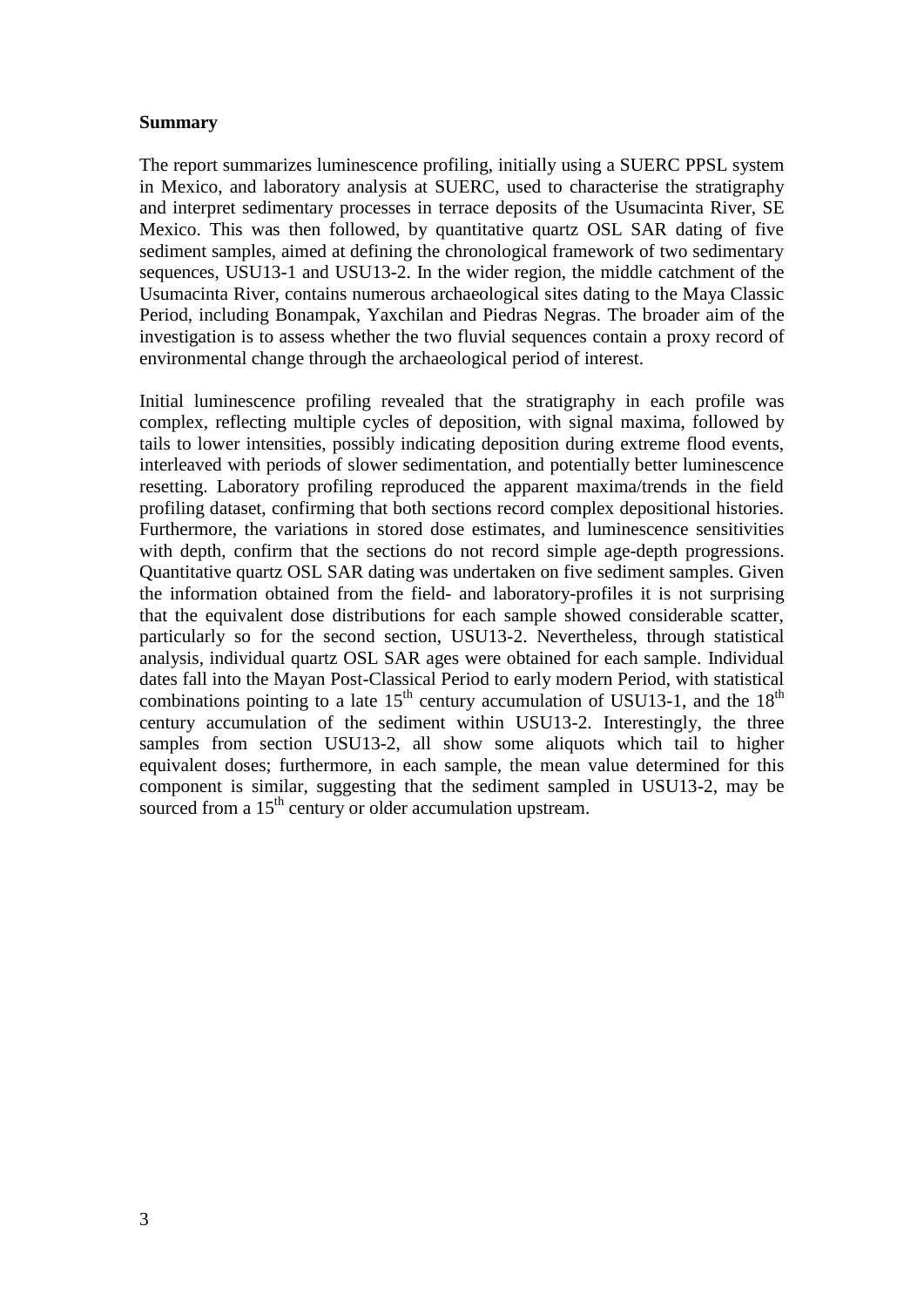## **Contents**

| 1. |        |  |
|----|--------|--|
| 2. |        |  |
| 3. |        |  |
|    | 3.1.   |  |
|    | 3.2.   |  |
| 4. |        |  |
|    | 4.1.   |  |
|    | 4.1.1. |  |
|    | 4.1.2. |  |
|    | 4.1.3. |  |
|    |        |  |
|    | 4.2.1. |  |
|    | 4.2.2. |  |
|    |        |  |
|    | 4.3.1. |  |
|    | 4.3.2. |  |
|    | 4.3.3. |  |
| 5. |        |  |
| 6. |        |  |
|    |        |  |
|    |        |  |
|    |        |  |
|    |        |  |
|    |        |  |
|    |        |  |
|    |        |  |
|    |        |  |
|    |        |  |
|    |        |  |
|    |        |  |
|    |        |  |
|    |        |  |
|    |        |  |
|    |        |  |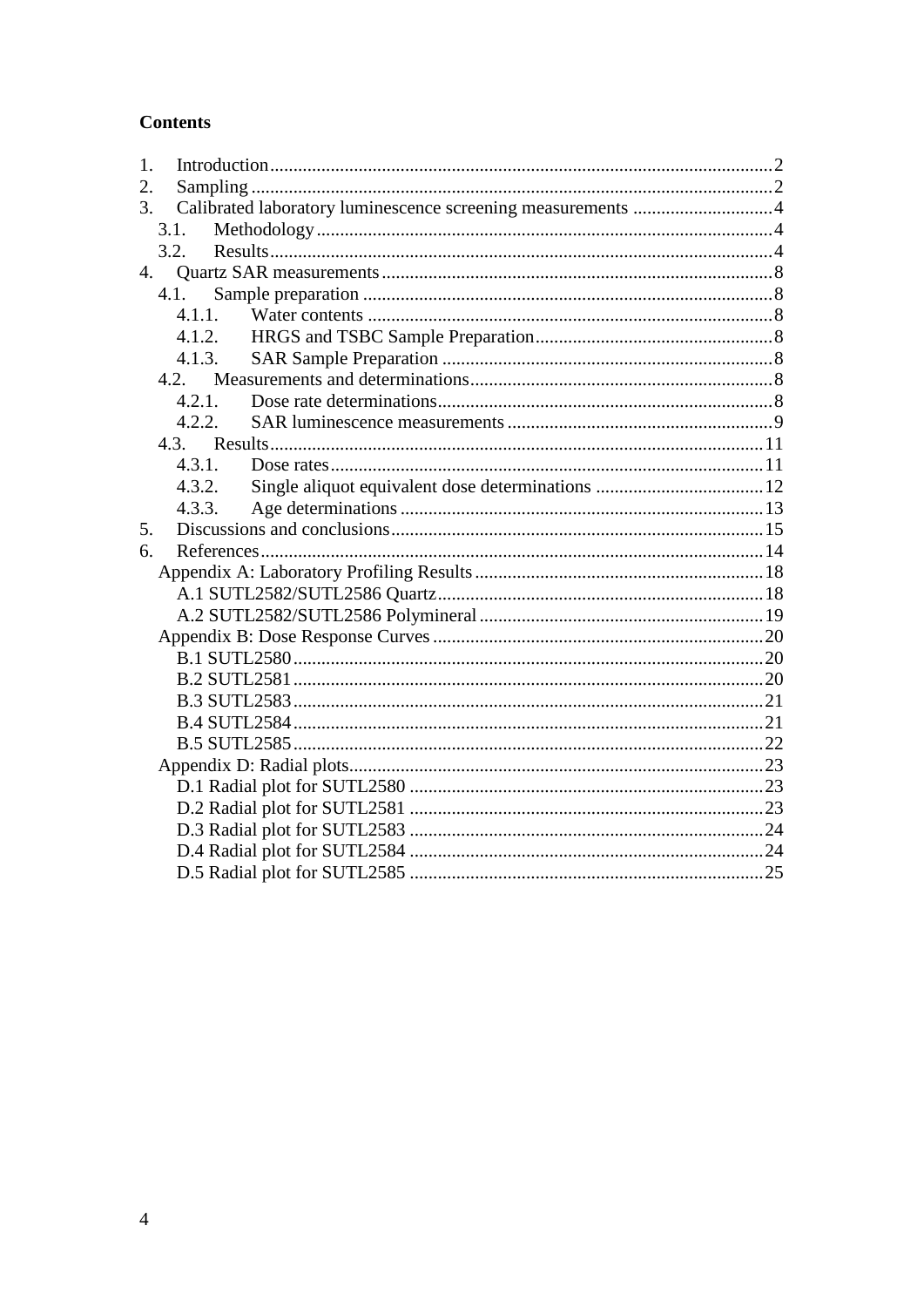## **List of Figures**

## **List of Tables**

| Table 4-1: Quartz Single Aliquot Regenerative (SAR) Sequence (Discs 1 -16)10       |  |
|------------------------------------------------------------------------------------|--|
|                                                                                    |  |
| Table 4-2: Activity and equivalent concentrations of K, U and Th determined by     |  |
|                                                                                    |  |
|                                                                                    |  |
| Table 4-4: Water contents, and effective beta and gamma dose rates following water |  |
|                                                                                    |  |
|                                                                                    |  |
| Table 4-6: OSL age determinations for samples SUTL2508-09 and 2511-13  14          |  |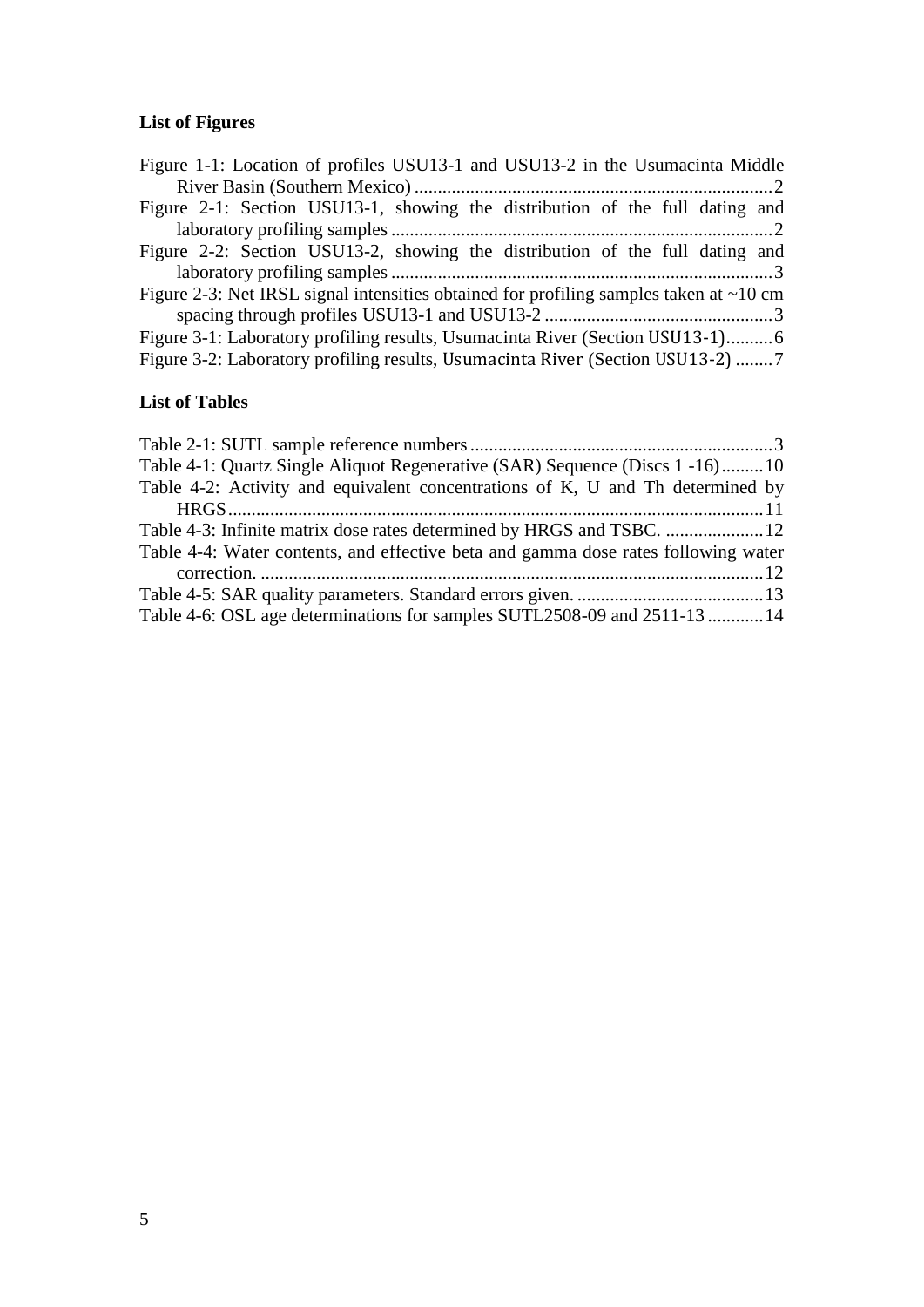### <span id="page-5-0"></span>**1. Introduction**

This report is concerned with optically stimulated luminescence (OSL) investigations of sediment collected from terrace deposits of the Usumacinta river, in its middle catchment (SE Mexico; Fig. 1-1). Numerous archaeological sites, dating to the Mayan Classical Period, are located in the Middle Usumacinta Basin, including the centres of Bonampak, Yaxchilan and Piedras Negras. The objective of the luminescence investigations is to define a relative chronology for sediments represented in two fluvial sections, USU13-1 and USU13-2. The two sections are located at strategic positions relative to the Mayan archaeological centres: USU13-1, is located at the confluence of the Salinas and Usumacinta rivers; USU13-2, is located 90 km downstream of USU13-1, 12 km from Yaxchilan, 22km from Bonampak and 56 km from Piedras Negras.



<span id="page-5-2"></span>

The broader aim of the investigation is to assess whether the two fluvial sequences contain a proxy record of environmental change through the archaeological periods of interest.

### <span id="page-5-1"></span>**2. Sampling**

Sampling was undertaken by Esperanza Muñoz-Salinas during the early summer of 2013. Photographs of the two sediment stratigraphies are reproduced in figures 2-1 and 2-2. Samples were submitted to the luminescence laboratories at the Scottish Universities Environmental Research Centre (SUERC) for dating in July 2013. Sample numbers, contexts, and unique laboratory code (assigned on receipt) are listed in Table 2-1.



<span id="page-5-3"></span>Figure 2-1: Section USU13-1, showing the distribution of the full dating and laboratory profiling samples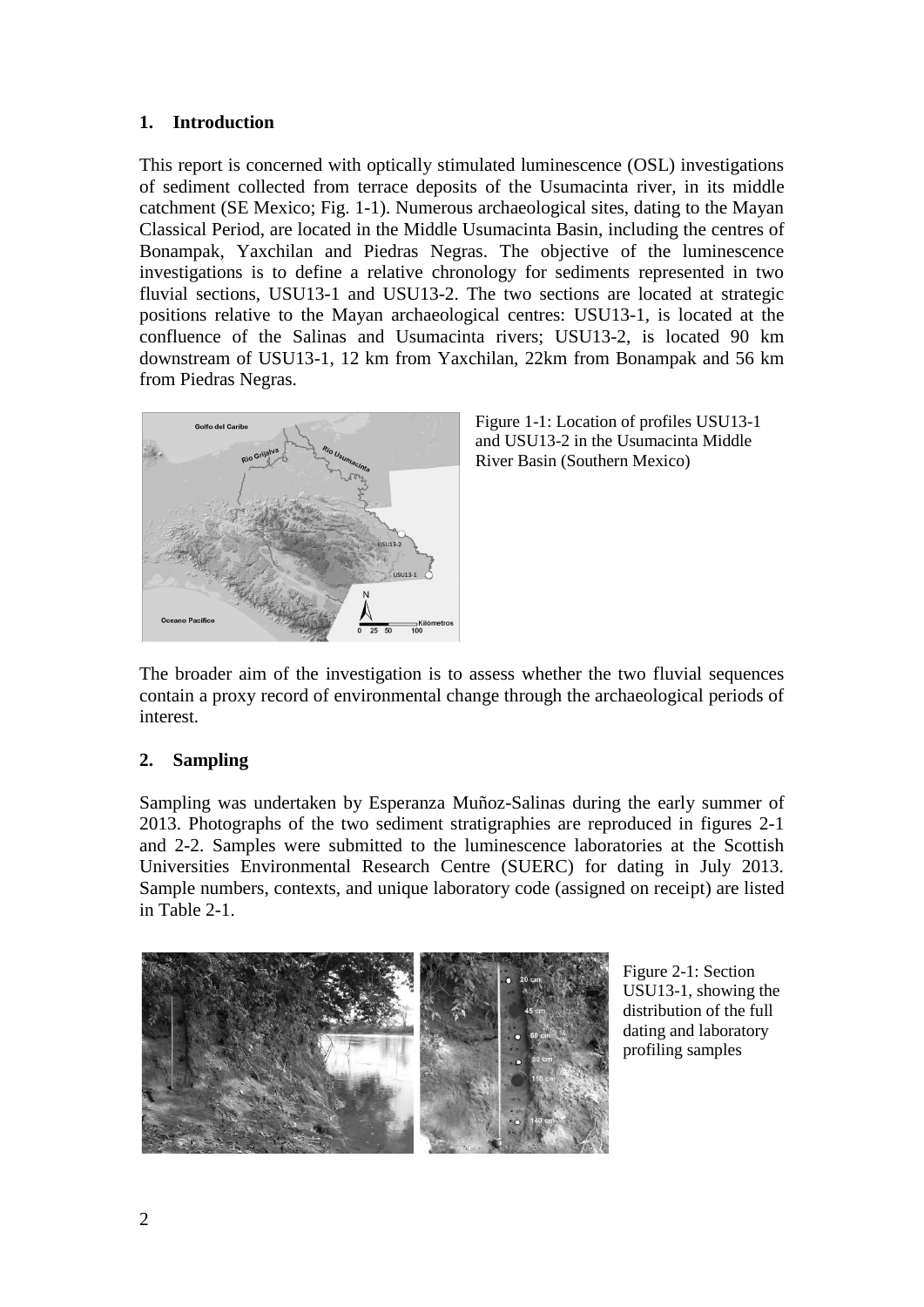

<span id="page-6-0"></span>

| ខ<br>datum<br>Depth<br>relative | Laboratory<br>laboratory<br>sample no.<br>profiling<br>code | aboratory.<br>laboratory<br>sample.<br>dating<br>code | ខ<br>Height<br>datum<br>relative | aboratory<br>laboratory<br>sample no.<br>profiling<br>code | aboratory<br>laboratory<br>sample,<br>dating<br>code |  |  |
|---------------------------------|-------------------------------------------------------------|-------------------------------------------------------|----------------------------------|------------------------------------------------------------|------------------------------------------------------|--|--|
|                                 | Usumacinta section, USU13-1                                 |                                                       | Usumacinta section, USU13-2      |                                                            |                                                      |  |  |
| $0.20*$                         | SUTL2582A                                                   |                                                       | 1.95                             |                                                            | <b>SUTL2583</b>                                      |  |  |
| $0.45*$                         |                                                             | <b>SUTL2580</b>                                       | 1.70                             | SUTL2586A                                                  |                                                      |  |  |
| $0.60*$                         | SUTL2582B                                                   |                                                       | 1.50                             | SUTL2586B                                                  |                                                      |  |  |
| $0.80*$                         | SUTL2582C                                                   |                                                       | 1.20                             | SUTL2586C                                                  |                                                      |  |  |
| $1.10*$                         |                                                             | <b>SUTL2581</b>                                       | 0.95                             |                                                            | <b>SUTL2584</b>                                      |  |  |
| $1.40*$                         | SUTL2582D                                                   |                                                       | 0.70                             | SUTL2586D                                                  |                                                      |  |  |
|                                 |                                                             |                                                       | 0.45                             |                                                            | <b>SUTL2585</b>                                      |  |  |
|                                 |                                                             |                                                       | 0.20                             | SUTL2586E                                                  |                                                      |  |  |
|                                 |                                                             |                                                       | 0                                | SUTL2586F                                                  |                                                      |  |  |

Table 2-1: SUTL sample reference numbers

<span id="page-6-2"></span>Following fieldwork, Esperanza Muñoz-Salinas made use of the SUERC PPSL system at the Research Institute of Nuclear Sciences (National Autonomous University of Mexico), to explore IRSL net signal variations within each fluvial sequence, in a similar manner to that described by Sanderson and Murphy (2010) using the SUERC portable OSL reader, to characterise the stratigraphy in each, and identify sedimentary phases and potential horizons for dating (Fig. 2-3).



<span id="page-6-1"></span>Figure 2-3: Net IRSL signal intensities obtained for profiling samples taken at  $\sim$ 10 cm spacing through profiles USU13-1 and USU13-2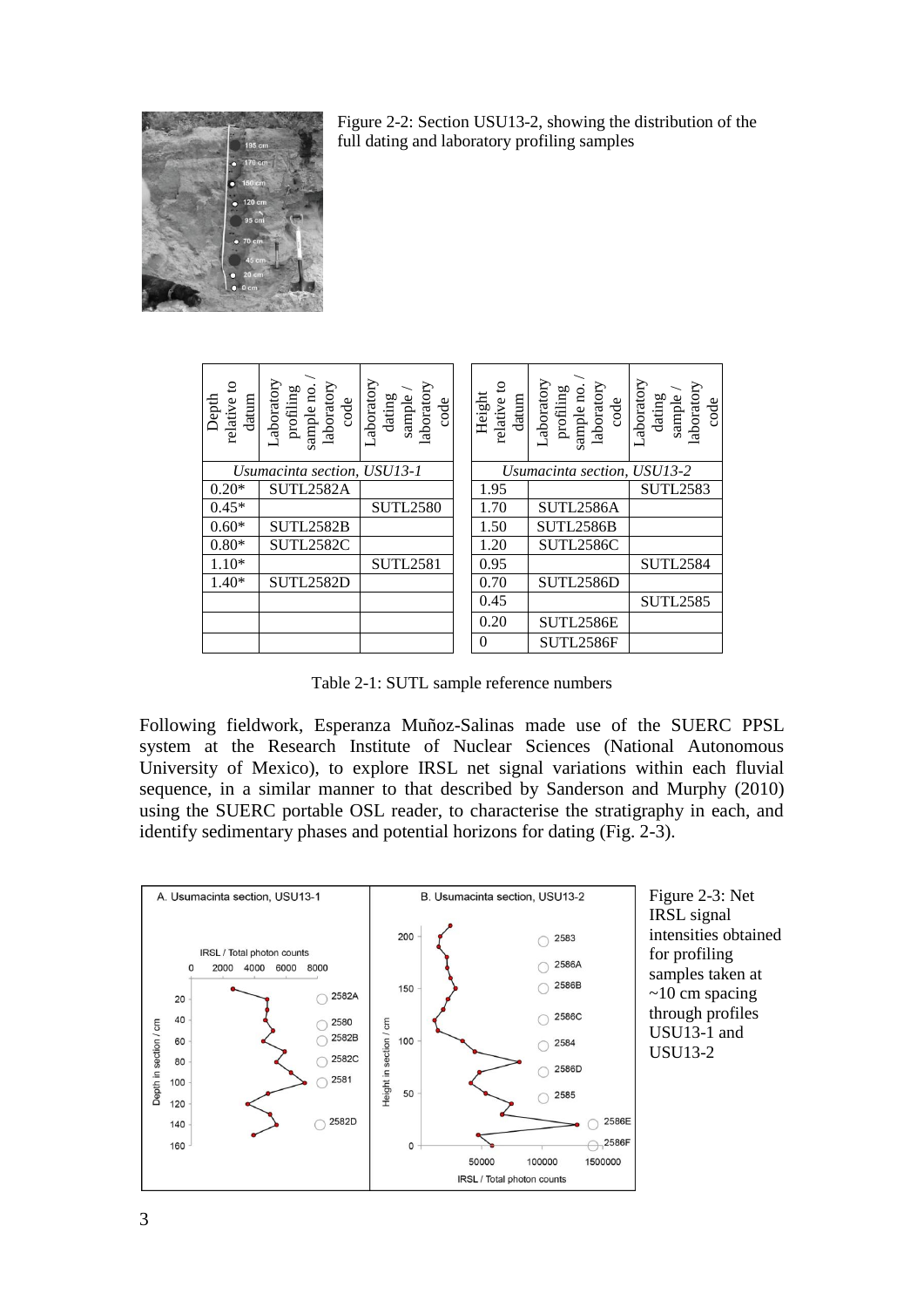In both profile, there is a large spread in net signal intensities with depth, reflecting variable zeroing of the sediment on deposition, and/or sensitivity variations, controlled by grain size fluctuations. The first profile, USU13-1, shows only a slight increase in IRSL net luminescence signals with depth, with a notable maxima in net signals through the interval 20-120 cm depth. It will be important to establish whether these variations in net IRSL signals correspond to similar variations in luminescence sensitivities and stored dose estimates. Interestingly, the second profile USU13-2, shows a broad increase in luminescence signals with depth, implying that overall, there may be a broad increase with age with depth.

The positions of the profiling and full dating samples are shown, relative to the field profiling dataset, for sections USU13-1 and USU13-2, in figure 2-3. In both profiles the positions of the profiling and dating samples encompass a range in IRSL net signals.

### <span id="page-7-0"></span>**3. Calibrated laboratory luminescence screening measurements**

#### <span id="page-7-1"></span>**3.1. Methodology**

All sample handling and preparation was conducted under safelight conditions in the SUERC luminescence dating laboratories. The profiling samples were wet sieved to extract the 90-250 μm fractions, which were then treated with 1M HCl for 10 minutes. The samples were split into two fractions, one for polymineral analysis and one for quartz analysis. The quartz subsample was treated with 40% HF for 40 minutes, to dissolve the less chemically resistant minerals and to etch the outer part of the grains. The HF etched material was then treated with 1 M HCl for 10 minutes to dissolve any precipitated fluorides. The grains were presented for measurement on 10 mm in diameter stainless steel discs.

Luminescence sensitivities (Photon Counts per Gy) and stored doses (Gy) were evaluated from paired aliquots of the HF-etched quartz and polymineral fractions, using Risø DA-15 automatic readers. The readout cycles comprised a natural readout, followed by readout cycles for a nominal 1Gy test dose, a 5Gy regenerative dose, and a further 1Gy test dose. For the quartz samples, a 240˚C preheat was used with 60s OSL measurements using the blue LEDs. For the polymineral samples, a 260˚C preheat was followed by 60s OSL measurements using the IR LEDs at 50˚C, the IR LEDs at 225˚C (the post-IR IRSL signal), the blue LEDs at 125˚C, and a TL measurement to 500˚C.

#### <span id="page-7-2"></span>**3.2. Results**

The data are presented graphically in figures 4-1 and 4-2, for the two profiles respectively. The data is tabulated in Appendix A.

The apparent trends and maxima observed in the field profiling dataset for the upper part of profile USU13-1 are reproduced in the laboratory profiling dataset, reflecting the sections complex stratigraphy. Notably, the lowest quartz stored dose estimates obtained from within this section, were derived from sediment sampled at a depth of 60 cm; this raises several questions: (i) do the stored dose values obtained from height within the sequence represent accumulations that were poorly reset on deposition, and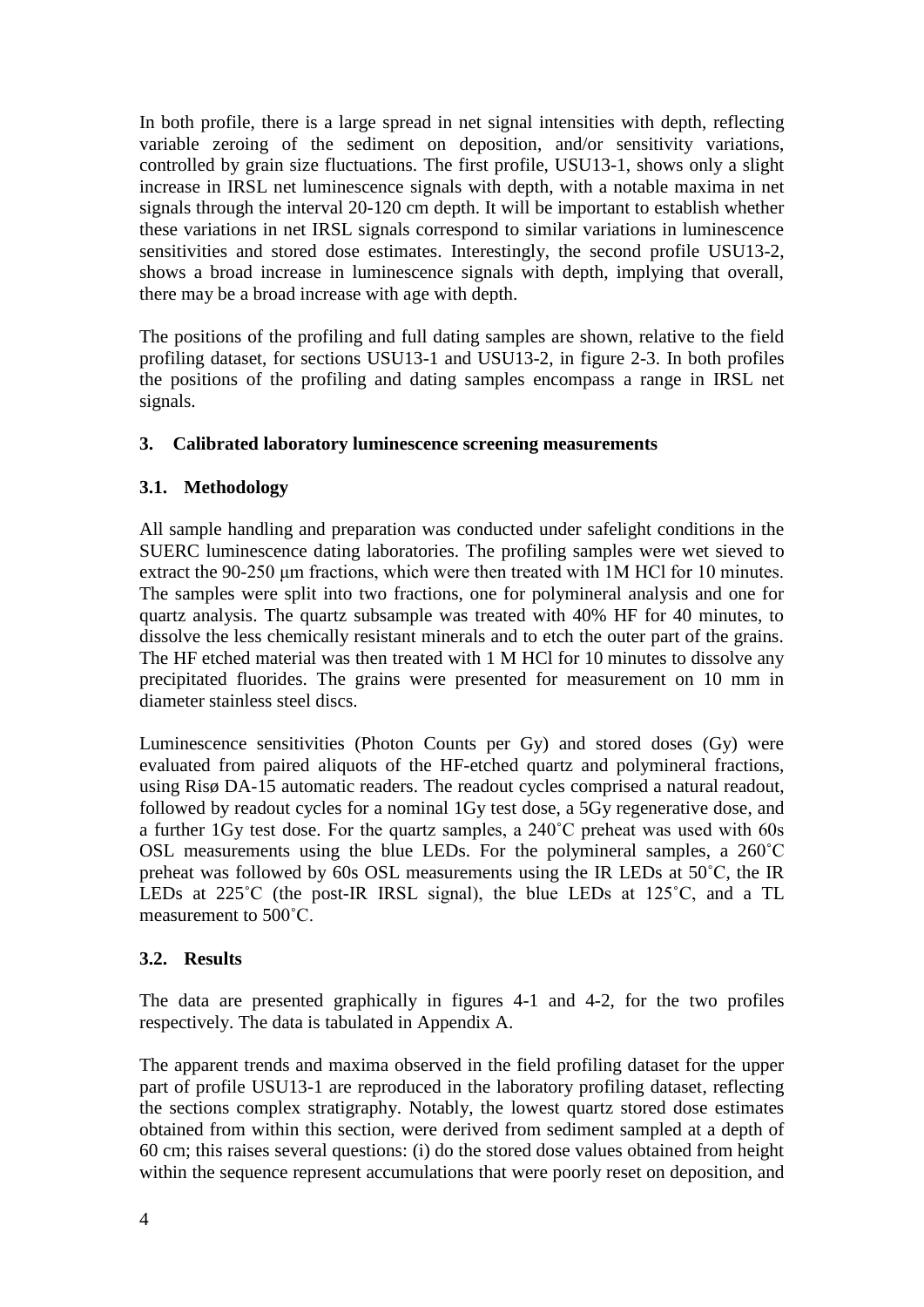that the stored dose values obtained at a depth of 60 cm, represent the maximum age of the succession? or, (ii) are the variations in stored dose estimates controlled by variations in the environmental dose rate, such that the units are similar in age? In support of the former, the quartz OSL:TL ratio, which potentially encodes information on the bleachability of the quartz luminescence signals, is lowest for the horizon at 60cm, suggesting that this horizon is better bleached. Full dose rate determinations will be made at each of the full dating sample positions, and provide a means to test these two hypotheses. Intriguingly, the IRSL stored dose estimates from the same horizon, are larger than those obtained at height in the succession, reproducing the trends observed in the field IRSL profiling dataset. The data imply that there is an inverse correlation between minima in quartz OSL stored dose values, and maxima in polymineral IRSL stored dose values; implying that caution must be taken in interpreting variations within net IRSL signal intensities in the field profiling dataset in terms of trends within the quartz system.

The trends within the field and laboratory profiling datasets deviate in the lower part of the profile: the field profiling dataset only records a slight increase in net luminescence signals between the top and bottom of the profile; whereas, there is a notable increase in quartz stored dose values between the well-bleached horizon at 60 cm, and the lowermost sampled horizon. A note of caution, the field profiling dataset extends the profile beneath that sampled for laboratory profiling; if the radioactivity of the material sampled through the section is similar, and similar environmental dose rates were received at each of the sampling locations, then this may imply that the laboratory profiling samples, and the full dating samples, do not encompass the full range of net IRSL signal variations, and may slightly overestimate the age of the succession.

The broad progression in luminescence signals with depth through the second profile, USU13-2, was taken as evidence that the stratigraphy in the second profile was slightly less complex. However, the apparent trends and maxima in the calibrated luminescence dataset, indicate that the stratigraphy within the second profile is as complex as that recorded in profile USU13-1. Minima in quartz OSL stored dose values were obtained from strata at 75 cm depth in the section (SUTL2586/C); and maxima in quartz OSL stored dose estimates were obtained from strata at 125 cm depth in the section (SUTL2586/D), indicating that this sediment experienced variable resetting at deposition. If the radioactivity of the material sampled is consistent through the profile, then the variations in quartz OSL stored dose values will be driven largely by different bleaching conditions at deposition. As in USU13-1, there would appear to be an inverse correlation between quartz OSL stored dose values, and polymineral IRSL stored dose values.

A comment on the position of the full dating samples in relation to the laboratory profiling samples: given the complexity of the sampled stratigraphy, it would be unwise to assume that the quartz OSL ages will show a normal age-depth progression. For example, SUTL2584 is located on the leading edge of an age-depth progression above a maxima in the field and laboratory profiling datasets (SUTL2584, 100 cm depth - 2586/E, 175 cm depth), and one may expect this to return a luminescence age out of chronological sequence.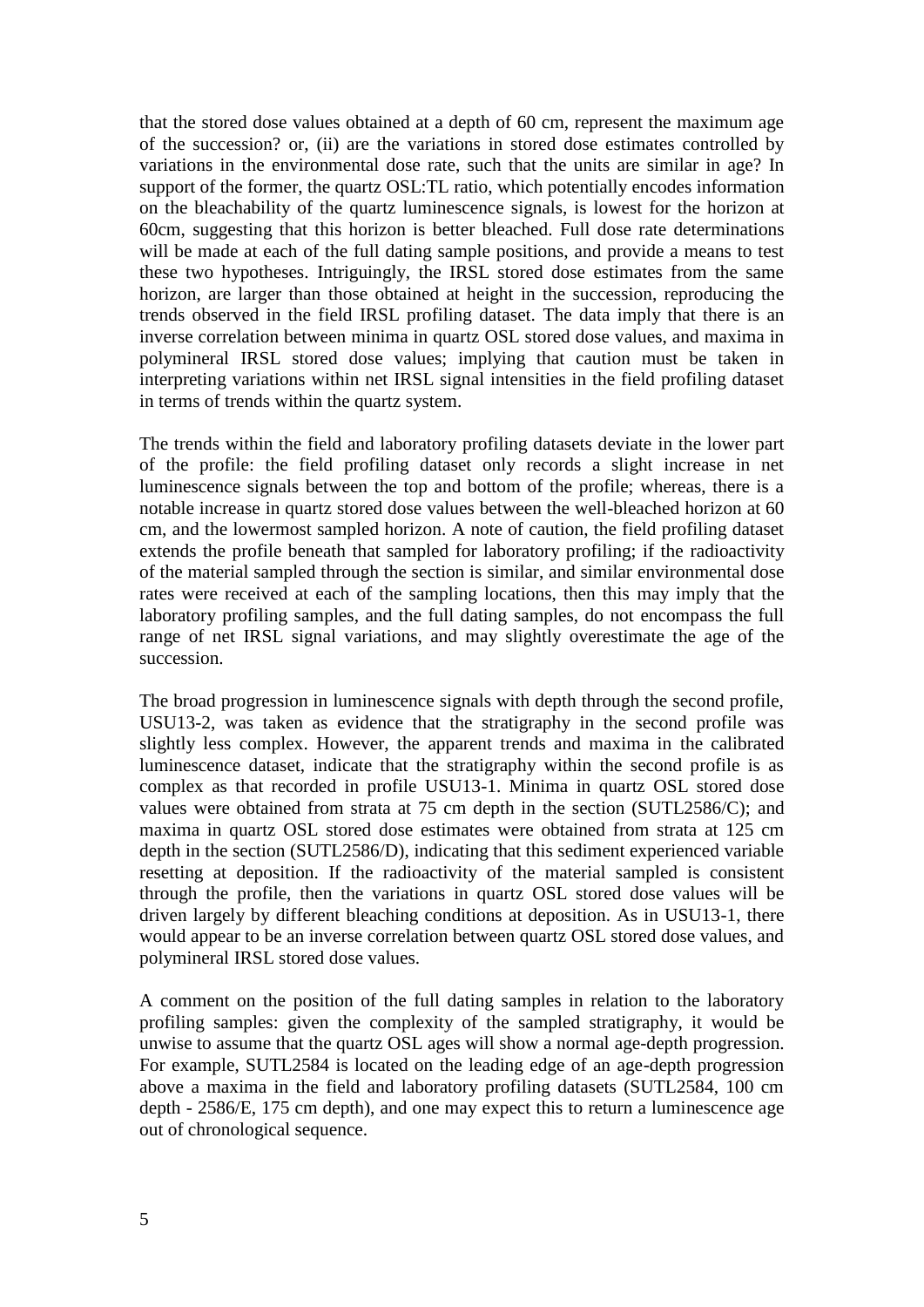

<span id="page-9-0"></span>Figure 3-1: Laboratory profiling results, Usumacinta River (Section USU13-1).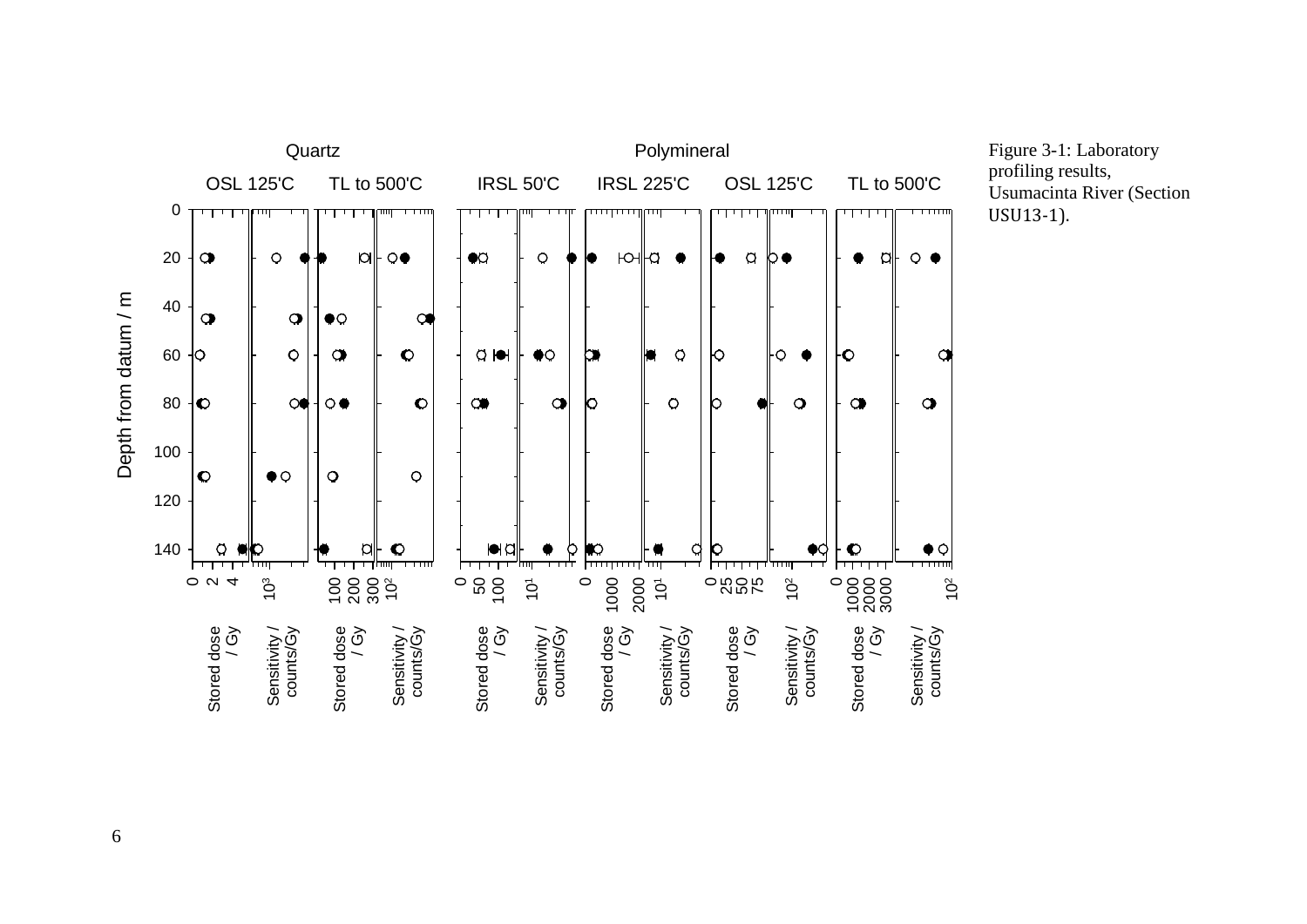

<span id="page-10-0"></span>Figure 3-2: Laboratory profiling results, Usumacinta River (Section USU13-2)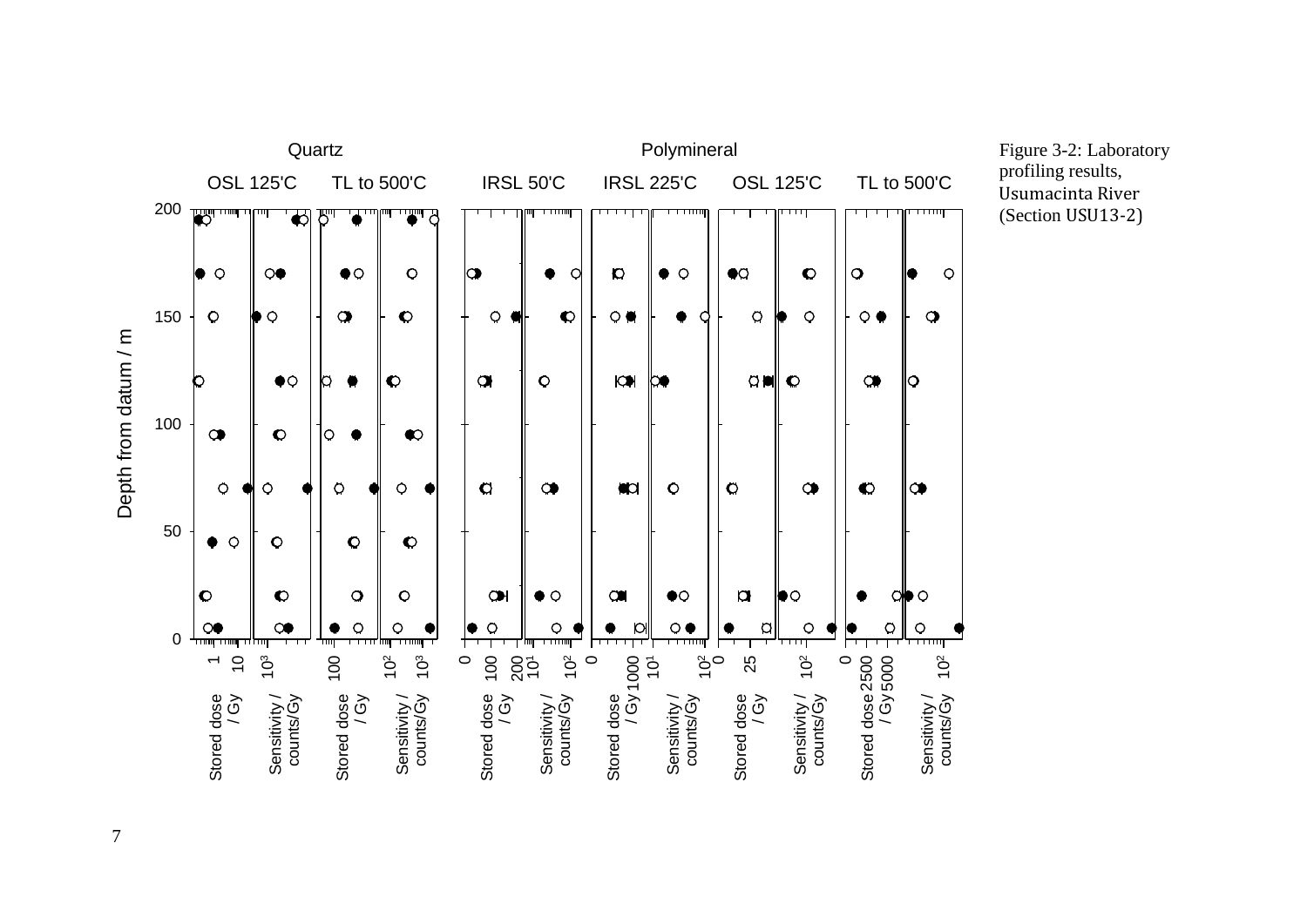### <span id="page-11-0"></span>**4. Quartz SAR measurements**

## <span id="page-11-1"></span>**4.1. Sample preparation**

All sample handling and preparation was conducted under safelight conditions in the SUERC luminescence dating laboratories.

## <span id="page-11-2"></span>**4.1.1. Water contents**

Bulk samples were weighed, saturated with water and re-weighed. Following oven drying at 50 °C to constant weight, the actual and saturated water contents were determined as fractions of dry weight. These data were used, together with information on field conditions to determine water contents and an associated water content uncertainty for use in dose rate determination.

## <span id="page-11-3"></span>**4.1.2. HRGS and TSBC Sample Preparation**

Bulk quantities of material, weighing c. 100-125 g, were removed from each full dating sample for environmental dose rate determinations. This material was placed in an oven to dry to constant weight. Approximately 100 g of dried material from each sample was weighed into a HDPE pot for a high-resolution gamma spectrometry (HRGS) measurement. From each of these samples, 20 g of material was temporary removed and used in thick source beta counting (TSBC; Sanderson, 1988). This material was then returned to the relevant pot, sealed with epoxy resin and left for 3 weeks prior to measurement to allow equilibration of  $^{222}$ Rn daughters.

## <span id="page-11-4"></span>**4.1.3. SAR Sample Preparation**

Approximately 20g of material was removed for each tube and processed for luminescence measurements, to separate sand-sized quartz and feldspar grains. The sample was wet sieved to obtain the 90-150 and 150-250 μm fractions. The 150-250 μm sub-sample was treated with 1 M hydrochloric acid (HCl) for 10 minutes, 15% hydrofluoric acid (HF) for 15 minutes, and 1 M HCl for a further 10 minutes. This etched material was then centrifuged in sodium polytungstate solutions of  $\sim 2.51$ , 2.58, 2.62, and 2.74  $\text{gcm}^{-3}$ , to obtain concentrates of potassium-rich feldspars (2.51- $2.58$  gcm<sup>-3</sup>), sodium feldspars (2.58-2.62 gcm<sup>-3</sup>) and quartz plus plagioclase (2.62-2.74 gcm<sup>-3</sup>). The selected quartz fraction was then subjected to further HF and HCl washes (40% HF for 40mins, followed by 1M HCl for 10 mins). All materials were dried at 50°C and transferred to Eppendorf tubes. 16 aliquots were produced for each sample.

## <span id="page-11-5"></span>**4.2. Measurements and determinations**

## <span id="page-11-6"></span>**4.2.1. Dose rate determinations**

Dose rates were measured in the laboratory using HRGS and TSBC. Full sets of laboratory dose rate determinations were made for samples SUTL2580-81 and SUTL2583-85.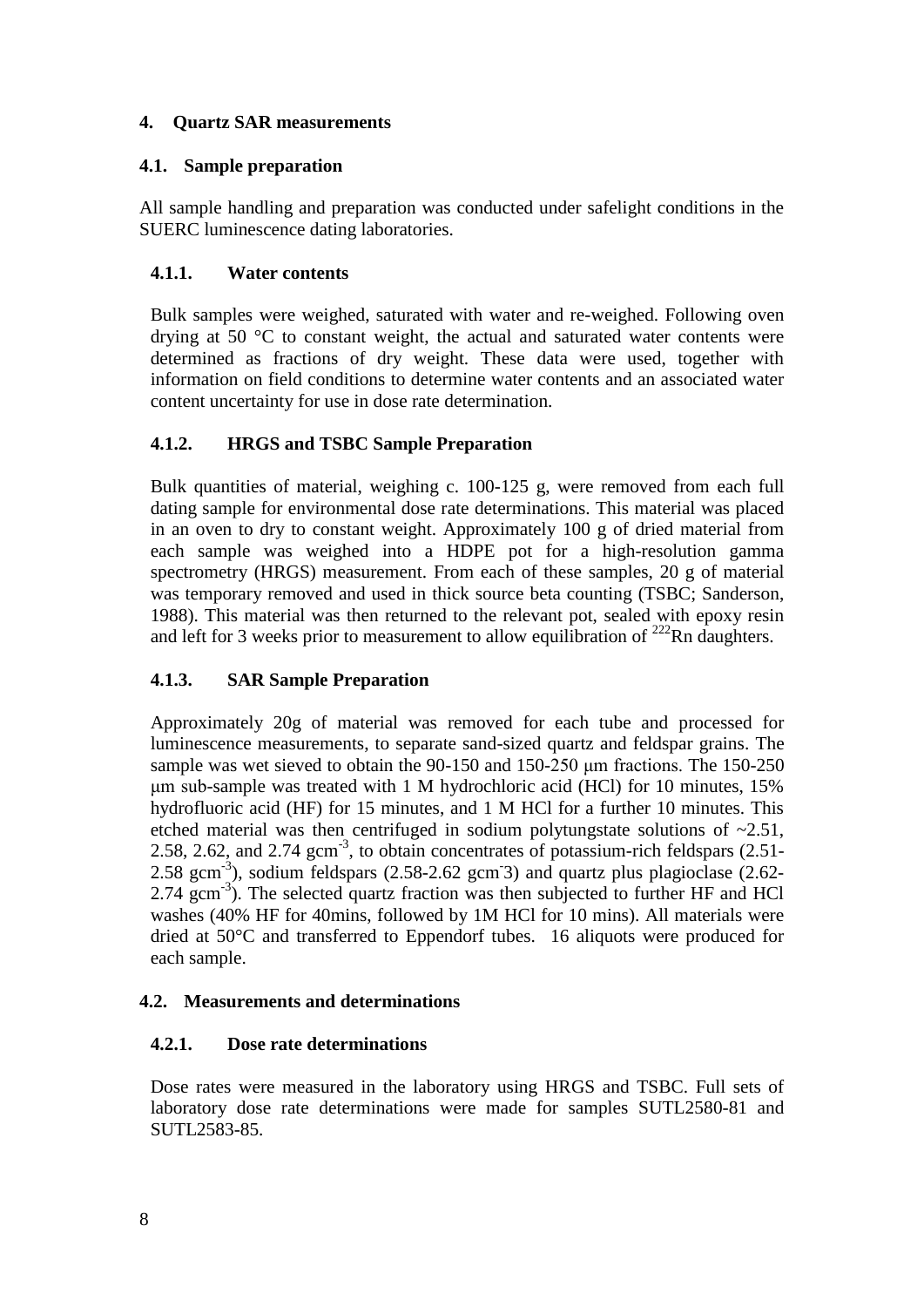HRGS measurements were performed using a 50% relative efficiency "n" type hyper-pure Ge detector (EG&G Ortec Gamma-X) operated in a low background lead shield with a copper liner. Gamma ray spectra were recorded over the 30 keV to 3 MeV range from each sample, interleaved with background measurements and measurements from SUERC Shap Granite standard in the same geometries. Counting times of 80ks per sample were used. The spectra were analysed to determine count rates from the major line emissions from  ${}^{40}$ K (1461 keV), and from selected nuclides in the U decay series  $(234 \text{Th}, 226 \text{Ra} + 235 \text{U}, 214 \text{Pb}, 214 \text{Bi}$  and  $(210 \text{Pb})$ and the Th decay series  $(^{228}Ac, ^{212}Pb, ^{208}Tl)$  and their statistical counting uncertainties. Net rates and activity concentrations for each of these nuclides were determined relative to Shap Granite by weighted combination of the individual lines for each nuclide. The internal consistency of nuclide specific estimates for U and Th decay series nuclides was assessed relative to measurement precision, and weighted combinations used to estimate mean activity concentrations  $(Bq kg^{-1})$  and elemental concentrations (% K and ppm U, Th) for the parent activity. These data were used to determine infinite matrix dose rates for alpha, beta and gamma radiation.

Beta dose rates were also measured directly using the SUERC TSBC system (Sanderson, 1988). Sample count rates were determined with six replicate 600 s counts for each sample, bracketed by background measurements and sensitivity determinations using the Shap Granite secondary reference material. Infinite-matrix dose rates were calculated by scaling the net count rates of samples and reference material to the working beta dose rate of the Shap Granite (6.25  $\pm$  0.03 mGy a<sup>-1</sup>). The estimated errors combine counting statistics, observed variance and the uncertainty on the reference value.

The dose rate measurements were used in combination with the assumed burial water contents, to determine the overall effective dose rates for age estimation. Cosmic dose rates were evaluated by combining latitude and altitude specific dose rates  $(0.181 \pm 0.01 \text{ mGy a}^{-1})$  for the site with corrections for estimated depth of overburden using the method of Prescott and Hutton (1994).

#### <span id="page-12-0"></span>**4.2.2. SAR luminescence measurements**

All measurements were conducted using a Risø DA-15 automatic reader equipped with a  $\frac{90}{5}$ sr/ $\frac{90}{1}$  β-source for irradiation, blue LEDs emitting around 470 nm and infrared (laser) diodes emitting around 830 nm for optical stimulation, and a U340 detection filter pack to detect in the region 270-380 nm, while cutting out stimulating light (Bøtter-Jensen et al., 2000). For each sample, equivalent dose determinations were made on sets of 16 aliquots per sample, using a single aliquot regeneration (SAR) sequence (cf Murray and Wintle, 2000). According to this procedure, the OSL signal level from an individual disc is calibrated to provide an absorbed dose estimate (the equivalent dose) using an interpolated dose-response curve, constructed by regenerating OSL signals by beta irradiation in the laboratory. Sensitivity changes which may occur as a result of readout, irradiation and preheating (to remove unstable radiation-induced signals) are monitored using small test doses after each regenerative dose. Each measurement is standardised to the test dose response determined immediately after its readout, to compensate for observed changes in sensitivity during the laboratory measurement sequence. For the purposes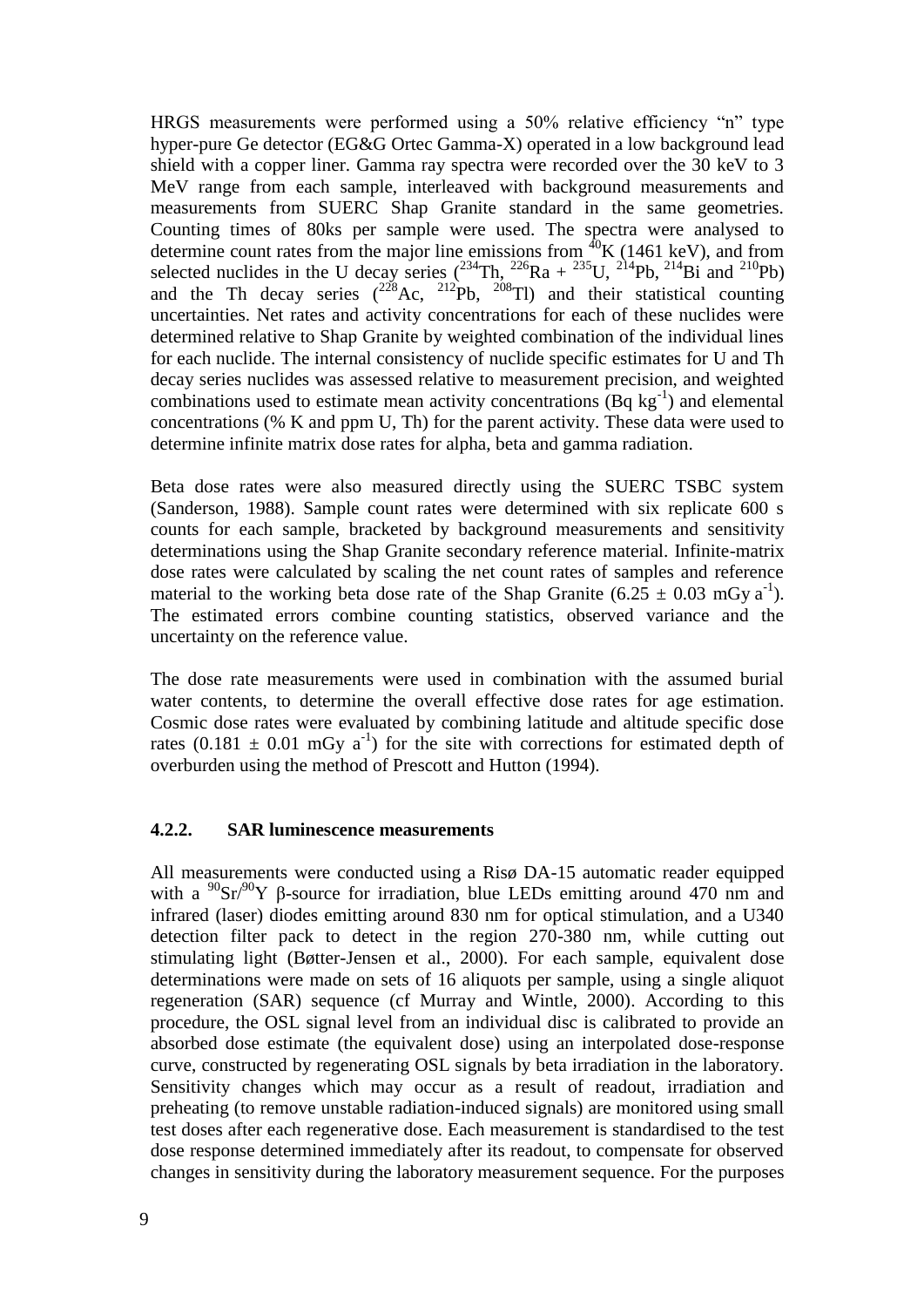of interpolation, the regenerative doses are chosen to encompass the likely value of the equivalent (natural) dose (determined in the initial laboratory characterisation study, see section 4). A repeat dose point is included to check the ability of the SAR procedure to correct for laboratory-induced sensitivity changes (the 'recycling test'; table 5-1), a zero dose point is included late in the sequence to check for thermally induced charge transfer during the irradiation and preheating cycle (the 'zero cycle'; table 5-1), and an IR response check is included to assess the magnitude of nonquartz signals. Regenerative dose response curves were constructed using doses of 1, 5, 10 and 30 Gy, with a test dose of 2 Gy (Table 5-1).

|           |                      | Cycle:                     | $\mathbf{1}$   | $\overline{2}$ | 3              | 4              | 5              | 6              | $\overline{7}$ | 8             |
|-----------|----------------------|----------------------------|----------------|----------------|----------------|----------------|----------------|----------------|----------------|---------------|
| Aliquot   | Operation            | Details                    | Natura         |                |                |                |                | Zero           | Recycling      | Response<br>叧 |
| $1-20$    | Regenerative<br>Dose | "X" Gy $^{90}Sr/^{90}Y$    | no             | 1              | 5              | 10             | 30             | $\overline{0}$ | 5              | 5             |
| $1 - 5$   | Preheat              | $200^{\circ}$ C for $30s$  | yes            | yes            | yes            | yes            | yes            | yes            | yes            | yes           |
| $6-10$    | Preheat              | $220^{\circ}$ C for 30s    | yes            | yes            | yes            | yes            | yes            | yes            | yes            | yes           |
| 11-15     | Preheat              | $240^{\circ}$ C for $30s$  | yes            | yes            | yes            | yes            | yes            | yes            | yes            | yes           |
| 16-20     | Preheat              | $260^{\circ}$ C for $30s$  | yes            | ves            | yes            | yes            | yes            | yes            | yes            | yes           |
| $1-20$    | Measurement          | OSL 60s at $125^{\circ}$ C | yes            | yes            | yes            | yes            | yes            | yes            | yes            | yes           |
| $1-20$    | Measurement          | IRSL 60s at $50^{\circ}$ C | no             | n <sub>O</sub> | n <sub>O</sub> | no             | no             | no             | no             | yes           |
| $1-20$    | Test Dose (Td)       | "X" Gy $^{90}Sr/^{90}Y$    | $\overline{2}$ | $\mathfrak{D}$ | $\overline{c}$ | $\mathfrak{D}$ | $\overline{c}$ | $\overline{2}$ | $\overline{2}$ | 2             |
| $1 - 5$   | <b>Td Preheat</b>    | $200^{\circ}$ C for $30s$  | yes            | yes            | yes            | yes            | yes            | yes            | yes            | yes           |
| $6-10$    | <b>Td Preheat</b>    | $220^{\circ}$ C for 30s    | yes            | yes            | yes            | yes            | yes            | yes            | yes            | yes           |
| $11 - 15$ | <b>Td Preheat</b>    | $240^{\circ}$ C for 30s    | yes            | yes            | yes            | yes            | yes            | yes            | yes            | yes           |
| 16-20     | <b>Td Preheat</b>    | $260^{\circ}$ C for $30s$  | yes            | yes            | yes            | yes            | yes            | yes            | yes            | yes           |
| $1-20$    | Test<br>Measurement  | OSL 60s at $125^{\circ}$ C | yes            | yes            | yes            | yes            | yes            | yes            | yes            | yes           |

<span id="page-13-0"></span>Table 4-1: Quartz Single Aliquot Regenerative (SAR) Sequence (Discs 1 -16)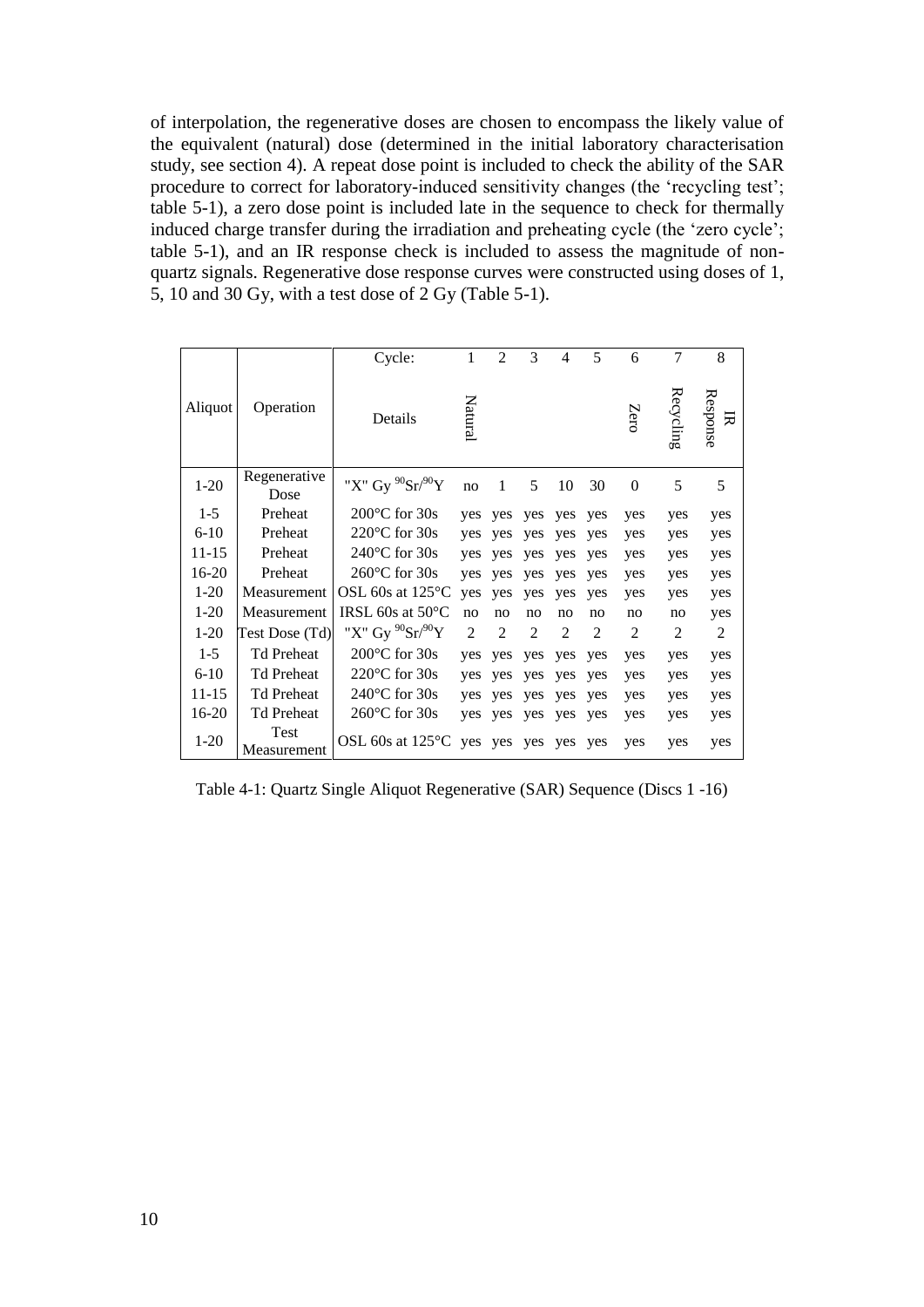#### <span id="page-14-0"></span>**4.3. Results**

#### <span id="page-14-1"></span>**4.3.1. Dose rates**

HRGS results are shown in Table 4-1, both as activity concentrations (i.e. disintegrations per second per kilogram) and as equivalent parent element concentrations (in % and ppm), based in the case of U and Th on combining nuclide specific data assuming decay series equilibrium. K, U and Th concentrations ranged between 1.7 and 2.1 %, 1.9 and 3.2 ppm and 4.7 to 8.7 ppm, respectively. Infinite matrix alpha, beta and gamma dose rates from HRGS are listed for all samples in Table 4-2, together with infinite matrix beta dose rates from TSBC. Gamma dose rates, as measured on dry samples in the laboratory, ranged between  $0.89 \pm 0.02$  to  $1.31 \pm 0.02$  mGy a<sup>-1</sup>, with a mean value of  $1.06 \pm 0.15$  mGy a<sup>-1</sup>. Beta dose rates measured by HRGS ranged between 1.90  $\pm$  0.04 to 2.46  $\pm$  0.04 mGy a<sup>-1</sup>, with a mean value of  $2.13 \pm 0.19$  mGy a<sup>-1</sup>. TSBC beta dose rate estimates ranged between  $1.92 \pm 0.07$  to  $2.40 \pm 0.08$  mGy a<sup>-1</sup>, with a mean value of  $2.14 \pm 0.20$  mGy a<sup>-1</sup>. It is noted that there is a good agreement between the beta dose rates determined by HRGS and TSBC (the mean value obtained for the HRGS:TSBC ratio was  $1.00 \pm 1.00 \pm 1.00 \pm 1.00 \pm 1.00 \pm 1.00 \pm 1.00 \pm 1.00 \pm 1.00 \pm 1.00 \pm 1.00 \pm 1.00 \pm 1.00 \pm 1.00 \pm 1.00 \pm 1.00 \pm 1.00 \pm 1.00 \pm 1.00 \pm 1.00 \pm 1.00 \pm 1.00 \pm$ 0.20).

| Activity Concentration $(Bq kg^{-1})^a$<br><b>SUTL</b> |              |            |            |                 | Equivalent Concentration <sup>b</sup> |                 |
|--------------------------------------------------------|--------------|------------|------------|-----------------|---------------------------------------|-----------------|
| no.                                                    | $^{40}$ K    | U          | Th         | $K(\%)$         | $U$ (ppm)                             | Th (ppm)        |
| 2580                                                   | $533 \pm 12$ | $36 \pm 2$ | $29 \pm 1$ | $1.72 \pm 0.04$ | $2.92 \pm 0.13$                       | $7.19 \pm 0.17$ |
| 2581                                                   | $627 \pm 13$ | $28 \pm 1$ | $31 \pm 1$ | $2.03 \pm 0.04$ | $2.26 \pm 0.11$                       | $7.56 \pm 0.16$ |
| 2583                                                   | $583 \pm 12$ | $29 \pm 1$ | $23 \pm 1$ | $1.88 \pm 0.04$ | $2.32 \pm 0.11$                       | $5.59 \pm 0.15$ |
| 2584                                                   | $565 \pm 12$ | $23 \pm 1$ | $19 \pm 1$ | $1.83 \pm 0.04$ | $1.86 \pm 0.09$                       | $4.79 \pm 0.14$ |
| 2585                                                   | $615 \pm 13$ | $25 + 1$   | $21 \pm 1$ | $1.99 \pm 0.04$ | $2.05 \pm 0.10$                       | $5.09 \pm 0.15$ |
| 2580b                                                  | $652 \pm 13$ | $39 \pm 2$ | $35 \pm 1$ | $2.11 \pm 0.04$ | $3.16 \pm 0.14$                       | $8.57 \pm 0.17$ |
| 2581b                                                  | $658 \pm 13$ | $35 \pm 2$ | $35 \pm 1$ | $2.13 \pm 0.04$ | $2.87 \pm 0.13$                       | $8.74 \pm 0.18$ |
| 2583b                                                  | $572 \pm 12$ | $32 \pm 1$ | $21 \pm 1$ | $1.85 \pm 0.04$ | $2.56 \pm 0.12$                       | $5.14 \pm 0.15$ |
| 2584b                                                  | $556 \pm 12$ | $23 \pm 1$ | $19 \pm 1$ | $1.80 \pm 0.04$ | $1.89 \pm 0.09$                       | $4.67 \pm 0.14$ |
| 2585b                                                  | $580 \pm 12$ | $27 \pm 1$ | $23 \pm 1$ | $1.88 \pm 0.04$ | $2.15 \pm 0.10$                       | $5.78 \pm 0.14$ |

<span id="page-14-2"></span>Table 4-2: Activity and equivalent concentrations of K, U and Th determined by HRGS <sup>a</sup>Shap granite reference, working values determined by David Sanderson in 1986, based on HRGS relative to CANMET and NBL standards.

<sup>b</sup>Activity and equivalent concentrations for U, Th and K determined by HRGS (Conversion factors based on NEA (2000) decay constants): 40K: 309.3 Bq kg<sup>-1</sup> %K<sup>-1</sup>, 238U: 12.35 Bq kg<sup>-1</sup> ppmU<sup>-1</sup>, 232Th: 4.057 Bq kg<sup>-1</sup>  $ppm$  Th<sup>-1</sup>.

It is notable that the equivalent concentrations obtained from the sediment samples obtained from profiles USU13-1 and -2 are within the range of values obtained for the samples collected in 2012; which yielded mean K, U and Th concentrations of between 1.8 and 2.5 %, 1.0 and 5.4 ppm and 3.0 to 10.9 ppm (see Kinnaird et al., 2012).

| <b>SUTL</b> | HRGS, dry $(mGy a^{-1})^a$     | TSBC, dry       |                 |                 |
|-------------|--------------------------------|-----------------|-----------------|-----------------|
| no.         | Alpha<br><b>B</b> eta<br>Gamma |                 |                 | $(mGy a^{-1})$  |
| 2580        | $13.44 \pm 0.38$               | $2.06 \pm 0.04$ | $1.12 \pm 0.02$ | $2.35 \pm 0.08$ |
| 2581        | $11.87 \pm 0.32$               | $2.23 \pm 0.04$ | $1.14 \pm 0.02$ | $2.35 \pm 0.08$ |
| 2583        | $10.59 \pm 0.32$               | $2.06 \pm 0.04$ | $1.01 \pm 0.02$ | $1.92 \pm 0.07$ |
| 2584        | $8.71 \pm 0.28$                | $1.92 \pm 0.04$ | $0.90 \pm 0.02$ | $2.04 \pm 0.07$ |
| 2585        | $9.45 \pm 0.29$                | $2.10 \pm 0.04$ | $0.98 \pm 0.02$ | $2.07 \pm 0.07$ |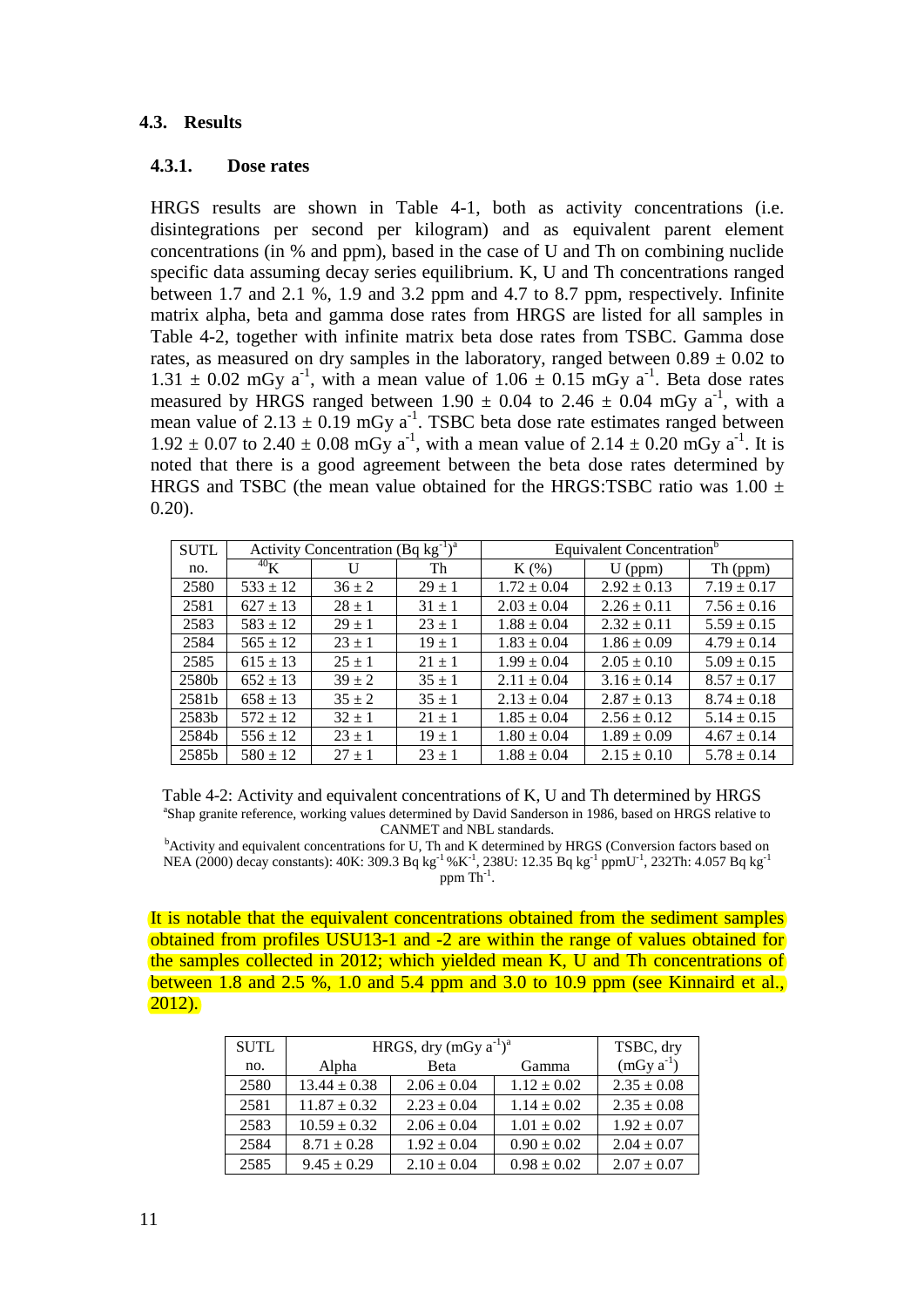| 2580 <sub>b</sub> | $15.12 \pm 0.40$ | $2.46 \pm 0.04$ | $1.31 \pm 0.02$ | $2.34 \pm 0.08$ |
|-------------------|------------------|-----------------|-----------------|-----------------|
| 2581b             | $14.44 \pm 0.38$ | $2.44 \pm 0.04$ | $1.29 \pm 0.02$ | $2.40 \pm 0.08$ |
| 2583h             | $10.91 \pm 0.34$ | $2.06 \pm 0.04$ | $1.00 \pm 0.02$ | $1.92 \pm 0.07$ |
| 2584b             | $8.71 + 0.27$    | $1.90 \pm 0.04$ | $0.89 \pm 0.02$ | $1.96 \pm 0.07$ |
| 2585 <sub>b</sub> | $10.25 \pm 0.3$  | $2.04 \pm 0.04$ | $1.00 + 0.02$   | $2.03 \pm 0.07$ |

Table 4-3: Infinite matrix dose rates determined by HRGS and TSBC. <sup>a</sup>based on dose rate conversion factors in Aikten (1983) and Sanderson (1987)

<span id="page-15-1"></span>The water content measurements with assumed values for the average water content during burial are given in Table 4-3. The table also lists the gamma dose rate from the HRGS after application of a water content correction. Effective dose rates to the HF etched 200 um quartz grains are given for the gamma dose rate and beta dose rate (the mean of the TSBC and HRGS data, accounting for water content and grain size).

| Σó   |            | Water Content (%) |            | Effective Dose Rate $(mGy a^{-1})$ |                 |                    |  |
|------|------------|-------------------|------------|------------------------------------|-----------------|--------------------|--|
| SUTL | Fractional | Saturated         | Assumed    | Beta <sup>a</sup>                  | Gamma           | Total <sup>b</sup> |  |
| 2580 | 9.9        | 27.8              | $19 + 9$   | $1.68 \pm 0.15$                    | $1.00 \pm 0.06$ | $2.86 \pm 0.16$    |  |
| 2581 | 11.9       | 24.8              | $18 \pm 6$ | $1.74 \pm 0.13$                    | $1.01 \pm 0.05$ | $2.93 \pm 0.14$    |  |
| 2583 | 14.1       | 31.0              | $23 \pm 8$ | $1.44 \pm 0.13$                    | $0.82 \pm 0.05$ | $2.45 \pm 0.14$    |  |
| 2584 | 8.3        | 27.2              | $18 + 9$   | $1.45 \pm 0.13$                    | $0.75 \pm 0.05$ | $2.38 \pm 0.14$    |  |
| 2585 | 5.2        | 24.1              | $15 \pm 9$ | $1.58 \pm 0.14$                    | $0.85 \pm 0.06$ | $2.60 \pm 0.16$    |  |

<span id="page-15-2"></span>Table 4-4: Water contents, and effective beta and gamma dose rates following water correction.

<sup>a</sup> Effective beta dose rate combining water content corrections with inverse grain size attenuation factors obtained by weighting the 200 μm attenuation factors of Mejdahl (1979) for K, U, and Th by the relative beta dose contributions for each source determined by Gamma Spectrometry.

#### <span id="page-15-0"></span>**4.3.2. Single aliquot equivalent dose determinations**

For equivalent dose determination, data from single aliquot regenerative dose measurements were analysed using the Risø TL/OSL Viewer programme to export integrated summary files that were analysed in MS Excel and SigmaPlot. Composite dose response curves were constructed from selected discs and for each of the four preheating groups from each sample, and used to estimate equivalent dose values for each individual disc and their combined sets. Dose response curves for each of the four preheating temperature groups and the combined data were determined using a fit to exponential function (Appendix B). The equivalent dose was then determined for each aliquot using the corresponding exponential fit parameters.

The distribution in equivalent dose values was examined using radial plotting methods (Appendix C). All samples revealed some heterogeneity in their equivalent dose distributions. Single aliquots were rejected from further analysis based on the test dose sensitivity check, SAR criteria checks, the robust mean, feldspar contamination and radial plots. Table 4-4 summarises the quality evaluation checks on the SAR data (once filtered); the mean sensitivity of each aliquot and sensitivity change, the recycling ratio and zero dose response.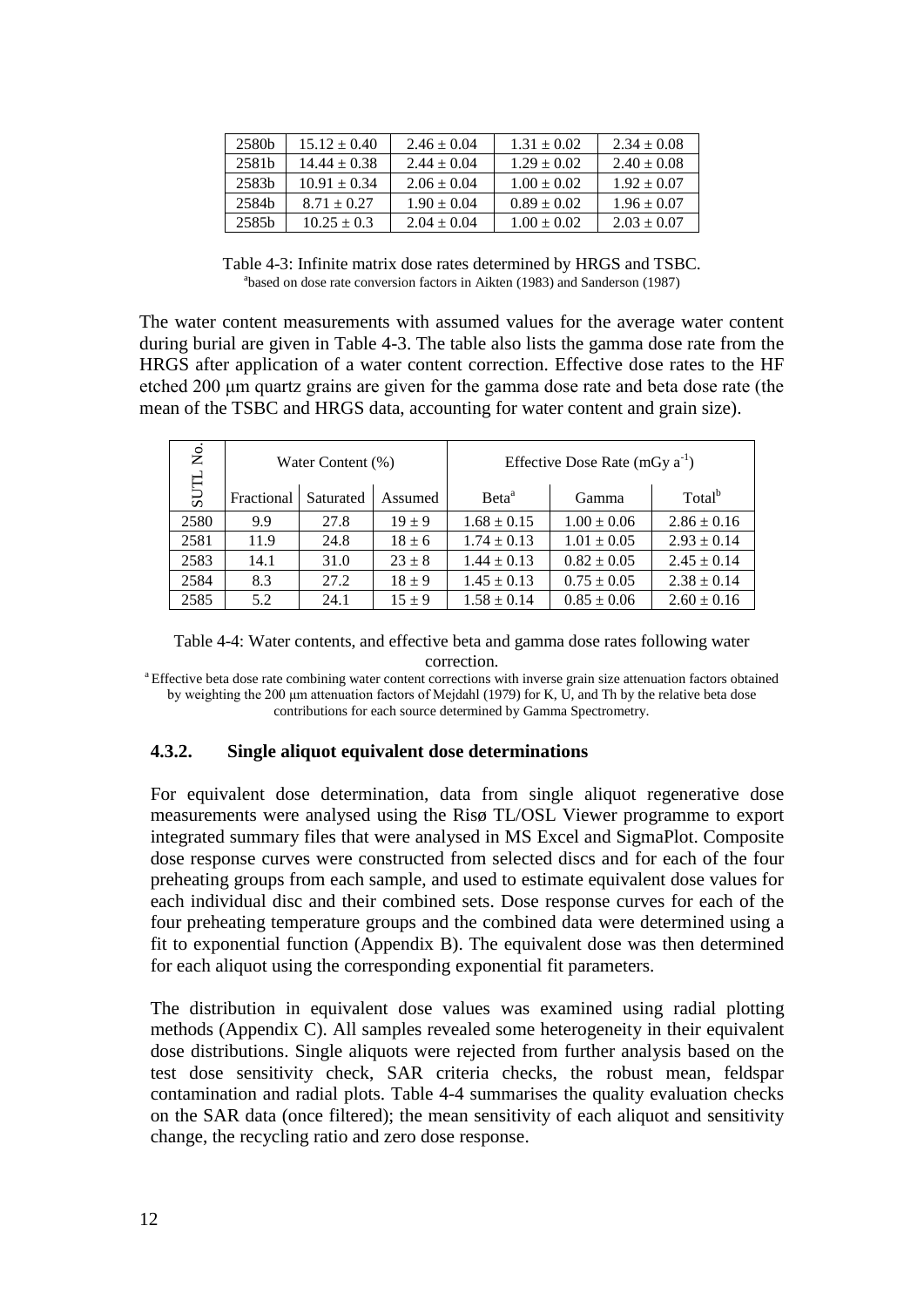| <b>SUTL</b><br>No. | Mass<br>(mg) | Sensitivity<br>(counts/Gy) | Sensitivity<br>change $(\%)$ | Recycling<br>Ratio | Zero Dose (Gy)   | IRSL response<br>(% ) |
|--------------------|--------------|----------------------------|------------------------------|--------------------|------------------|-----------------------|
| 2580               | 2.50         | $2718 \pm 1041$            | $17.23 \pm 6.38$             | $1.03 \pm 0.02$    | $0.39 \pm 0.06$  | $10.08 \pm 1.77$      |
| 2581               | 2.40         | $2909 \pm 398$             | $3.38 \pm 0.63$              | $1.01 \pm 0.02$    | $-0.07 \pm 0.30$ | $5.52 \pm 0.86$       |
| 2583               | 2.33         | $752 \pm 104$              | $2.96 \pm 0.66$              | $0.98 \pm 0.02$    | $0.23 \pm 0.05$  | $3.65 \pm 0.95$       |
| 2584               | 2.13         | $3541 \pm 594$             | $-6.24 \pm 2.56$             | $0.98 \pm 0.01$    | $0.18 \pm 0.05$  | $24.24 \pm 3.11$      |
| 2585               | 2.16         | $1967 \pm 506$             | $2.22 \pm 0.91$              | $1.02 \pm 0.02$    | $0.48 \pm 0.19$  | $10.65 \pm 3.17$      |

Table 4-5: SAR quality parameters. Standard errors given.

#### <span id="page-16-2"></span><span id="page-16-0"></span>**4.3.3. Age determinations**

<span id="page-16-1"></span>The total dose rate is determined from the sum of the equivalent beta and gamma dose rates, and the cosmic dose rate. Age estimates are determined by dividing the equivalent stored dose by the dose rate. Uncertainty on the age estimates is given by combination of the uncertainty on the dose rates and stored doses, with an additional 5% external error. Table 4-6 lists the total dose rate, stored dose and corresponding age of the sample.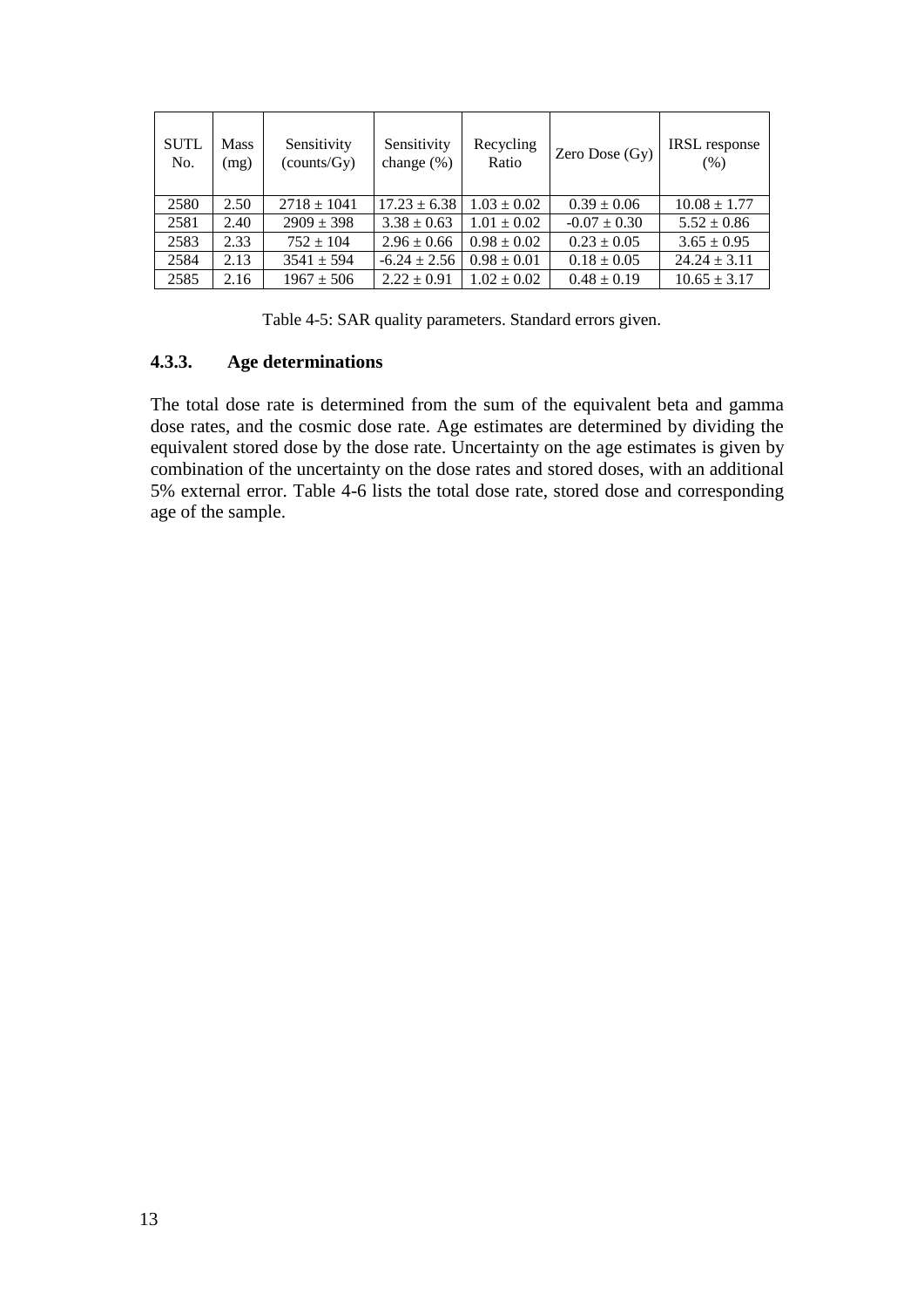| <b>SUTL</b><br>No. | Section        | $\epsilon$ m<br>Distance<br>from $\frac{1}{2}$<br>datum | Dose Rate<br>$(mGy a^{-1})$ | Comments on Equivalent Dose Distribution/age distributions                                                                                                                                                                                                    | <b>Stored Dose</b><br>(Gy) | Years BP        | Calendar years |                 |               |
|--------------------|----------------|---------------------------------------------------------|-----------------------------|---------------------------------------------------------------------------------------------------------------------------------------------------------------------------------------------------------------------------------------------------------------|----------------------------|-----------------|----------------|-----------------|---------------|
| 2580               | <b>USU13-1</b> | $45*$                                                   | $2.86 \pm 0.16$             | Broad equivalent dose distribution; however, all aliquots within<br>$2\sigma$ of the linear and weighted means                                                                                                                                                | $1.25 \pm 0.11$            | $0.44 \pm 0.05$ | $1570 \pm 50$  |                 |               |
| 2581               |                | $2.93 \pm 0.14$<br>$110*$                               |                             | Broad equivalent dose distribution; however, 13 aliquots within<br>$2\sigma$ of the weighted mean                                                                                                                                                             |                            |                 |                | $0.58 \pm 0.04$ | $1430 \pm 40$ |
| 2583               |                | $195^{\dagger}$                                         | $2.45 \pm 0.14$             | Complex equivalent dose populations; 11 aliquots within $2\sigma$ of<br>the weighted mean - $0.77 \pm 0.05$ Gy; 5 aliquots tail towards a<br>higher stored dose estimate, mean $1.6 \pm 0.3$ Gy                                                               | $0.77 \pm 0.05$            | $0.31 \pm 0.03$ | $1700 \pm 30$  |                 |               |
| 2584               | <b>USU13-2</b> | $95^{\dagger}$                                          | $2.38 \pm 0.14$             | Complex equivalent dose populations; 9 aliquots within $2\sigma$ of<br>the weighted mean - $1.54 \pm 0.07$ Gy; 6 aliquots tail towards a<br>higher stored dose estimate, mean $2.6 \pm 0.2$ Gy; 1 low outlier at<br>0.9 Gy; 1 high outlier in excess of 18 Gy | $1.54 \pm 0.07$            | $0.65 \pm 0.05$ | $1360 \pm 50$  |                 |               |
| 2585               |                | $45^{\dagger}$                                          | $2.60 \pm 0.16$             | Complex equivalent dose populations; 11 aliquots within $2\sigma$ of<br>the weighted mean - $0.68 \pm 0.05$ Gy; 6 aliquots tail towards a<br>higher stored dose estimate, mean $1.4 \pm 0.1$ Gy; 1 high outlier in<br>excess of 6 Gy                          | $0.68 \pm 0.05$            | $0.26 \pm 0.02$ | $1750 \pm 30$  |                 |               |

<span id="page-17-0"></span>Table 4-6: OSL age determinations for samples SUTL2580-81 and 2583-84 \*depth in section; † height in section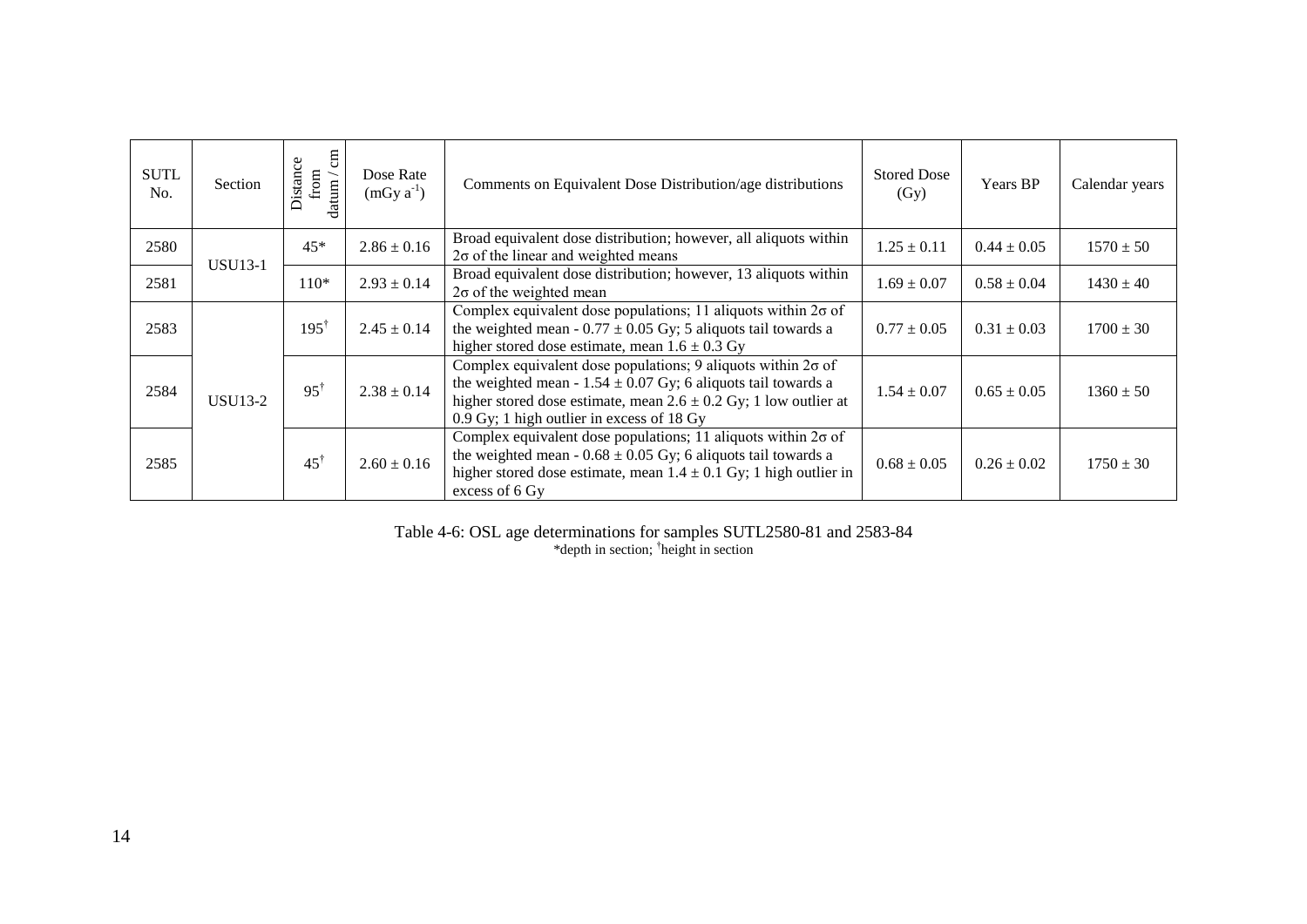#### <span id="page-18-0"></span>**5. Discussions and conclusions**

The combination of luminescence profiling, and quantitative quartz OSL SAR dating, has permitted the construction of a luminescence chronology, for the terrace deposits of the Usumacinta River. The initial field profiling suggested that the stratigraphy within each profile was complex, with cyclic variations in net signal intensities, from maxima (or peaks) in signal intensities, followed by a non-linear trend to low signal intensities, possibly reflecting initial high-energy flushing, or transportation, of sediment through the system (bringing in material with high residuals), to wanning, low-energy flows, in which the luminescence signals can be reset. The subsequent calibrated luminescence screening dataset, in the form of stored dose-depth and sensitivity-depth profiles, permitted the appraisal of local variations in sediment flux and rates. Full quartz OSL SAR dating were then instigated as a means of defining the chronology for the Usumacinta River, within this culturally sensitive part of the river basin, through the post-Classical Mayan period and early modern periods of Mexican history.

It is well recognised that fluvial sediments of this sort have the potential for enclosing mixed-age populations, and indeed the dose distributions obtained from three of the five samples, show some aliquots which tail to higher apparent ages; reflecting poor bleaching at the time of deposition and/or mixing of poorly bleached and unbleached material. Nevertheless, through statistical analysis, dating results were obtained for both sections that are internally consistent, and provide a chronology to interpret the changing fluvial dynamics of the Usumacinta River, and a valuable tool to observe flood events through the historical period. Two of the five samples, both from USU13-1, yielded slightly tighter equivalent dose distributions, suggesting that for these samples, the luminescence signals were better reset at deposition. The quartz OSL SAR ages obtained for USU13-1, range from AD  $1430 \pm 40$  (SUTL2581; at depth, 110 cm) to AD 1570  $\pm$  50 (SUTL2580; at 45 cm), implying that these sediments accumulated in the post-Classical Mayan period. The remaining three samples, all from section USU13-2, showed some scatter in equivalent doses, with some aliquots tailing to a higher apparent dose, and thus age. For these samples, the corresponding radial plots (see Appendix D), provide a means of assessing the different age components. For each, the aliquots forming the main 'component' or 'cluster' of equivalent doses, fall within  $2\sigma$  of the weighted mean, and accordingly these estimates were used to calculate the age. Using this method, quartz OSL SAR ages of AD 1700  $\pm$  30, AD 1360  $\pm$  50 and AD 1750  $\pm$  30 were obtained for the strata at 195 cm, 95 cm and 45 cm height in the succession. Intriguing, the sub-population of aliquots, which tail to older apparent ages, from samples SUTL2583 and 2585, are similar to the weighted mean of all aliquots from SUTL2584; suggesting that all strata sampled in USU13-2, may have been sourced from a  $15<sup>th</sup>$  century or older sediment accumulation upstream. Interestingly, a  $15<sup>th</sup>$  century date for the upstream accumulation, would place it within the same period of deposition as the strata dated in section USU13-1. Furthermore, the deposition of  $a > 2m$  thick accumulation of sediment within a few decades testifies to the magnitude of the severe, depositional event.

Given the cyclicality to the depositional sequence, perhaps it is the statistical combinations of the individual quartz OSL SAR ages, which give the best representation of the true accumulation age for each sequence: the fluvial sequence in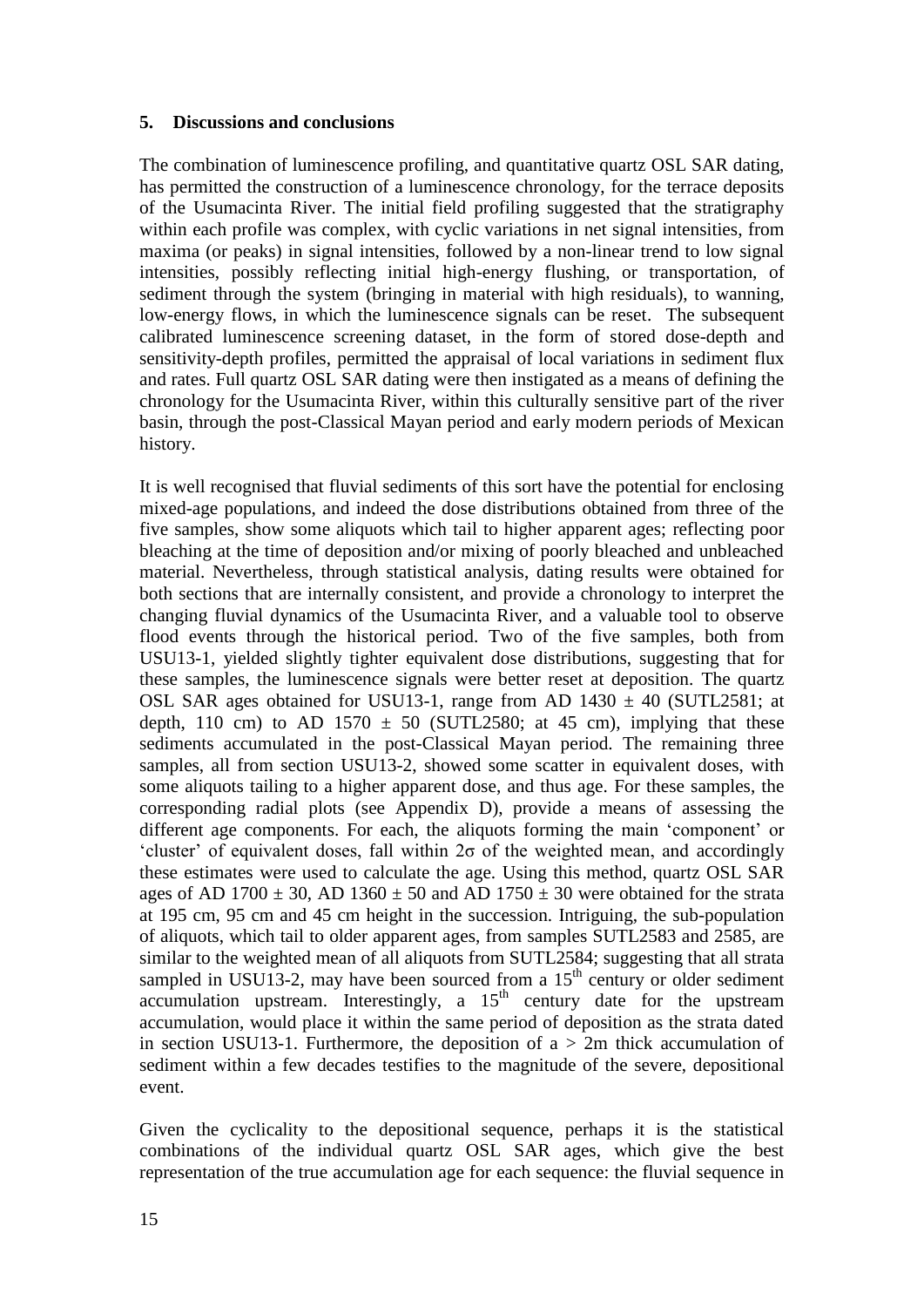USU13-1 presumably accumulated from the late  $15<sup>th</sup>$  century, whereas the sequence in USU13-2 accumulated in the  $18<sup>th</sup>$  century.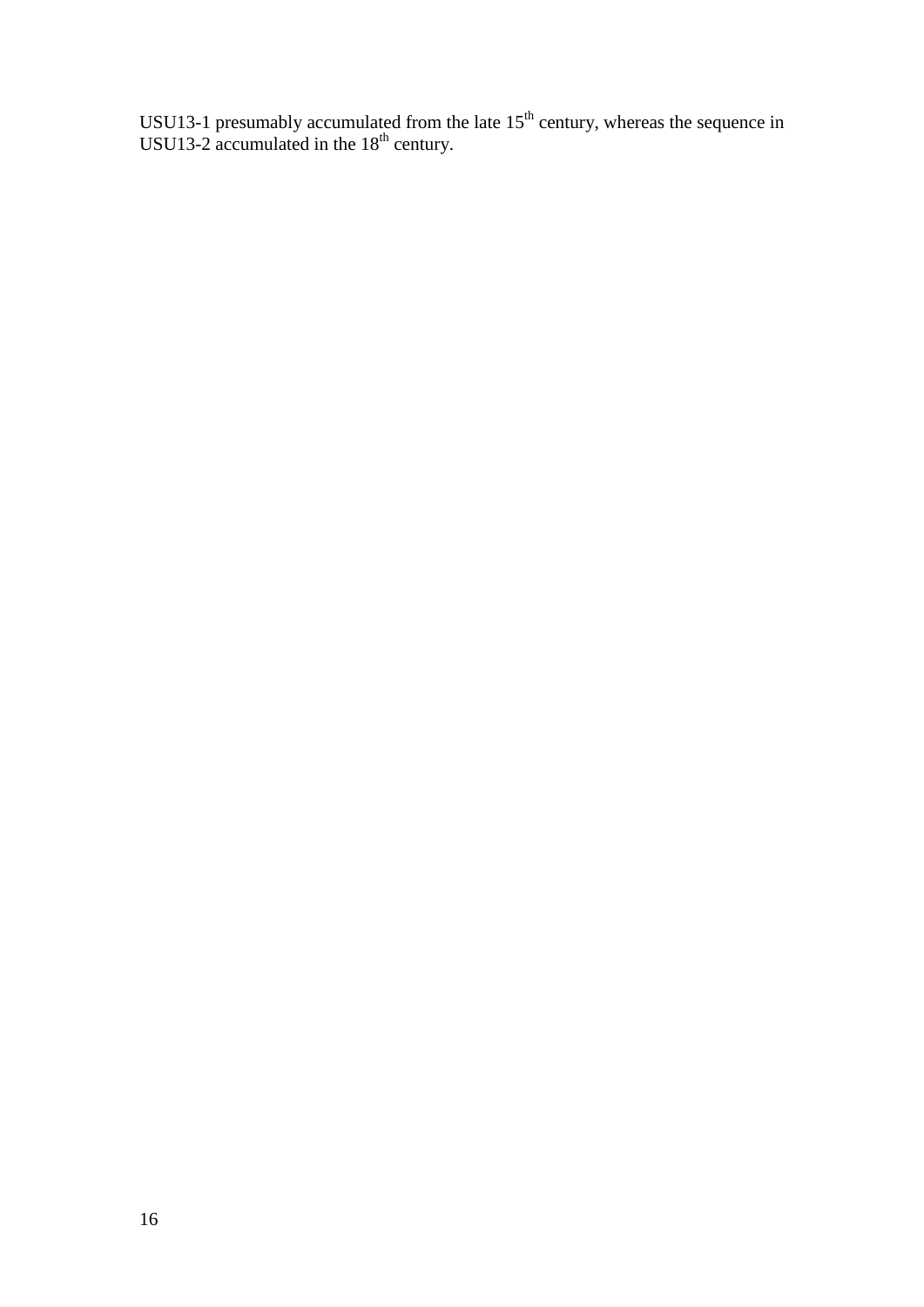#### **6. References**

Aitken, M.J., 1983, Dose rate data in SI units: PACT, v. 9, p. 69–76.

- Bøtter-Jensen, L., Bulur, E., Duller, G.A.T., and Murray, A.S., 2000, Advances in luminescence instrument systems: Radiation Measurements, v. 32, p. 523-528.
- Mejdahl, V., 1979, Thermoluminescence daing: Beta-dose attenuation in quartz grains Archaeometry, v. 21, p. 61-72.
- Murray, A.S., and Wintle, A.G., 2000, Luminescence dating of quartz using an improved single-aliquot regenerative-dose protocol: Radiation Measurements, v. 32, p. 57-73.
- NEA, 2000, The JEF-2.2 Nuclear Data Library: Nuclear Energy Agency, Organisation for economic Co-operation and Development. JEFF Report, v. 17.
- Prescott, J.R., and Hutton, J.T., 1994, Cosmic ray contributions to dose rates for luminescence and ESR dating: Large depths and long-term time variations: Radiation Measurements, v. 23, p. 497-500.
- Sanderson, D.C.W., 1987, Thermoluminescence dating of vitrified Scottish Forts: Paisley, Paisley college.
- —, 1988, Thick source beta counting (TSBC): A rapid method for measuring beta dose-rates: International Journal of Radiation Applications and Instrumentation. Part D. Nuclear Tracks and Radiation Measurements, v. 14, p. 203-207.
- Sanderson, D.C.W., and Murphy, S., 2010, Using simple portable OSL measurements and laboratory characterisation to help understand complex and heterogeneous sediment sequences for luminescence dating: Quaternary Geochronology, v. 5, p. 299-305.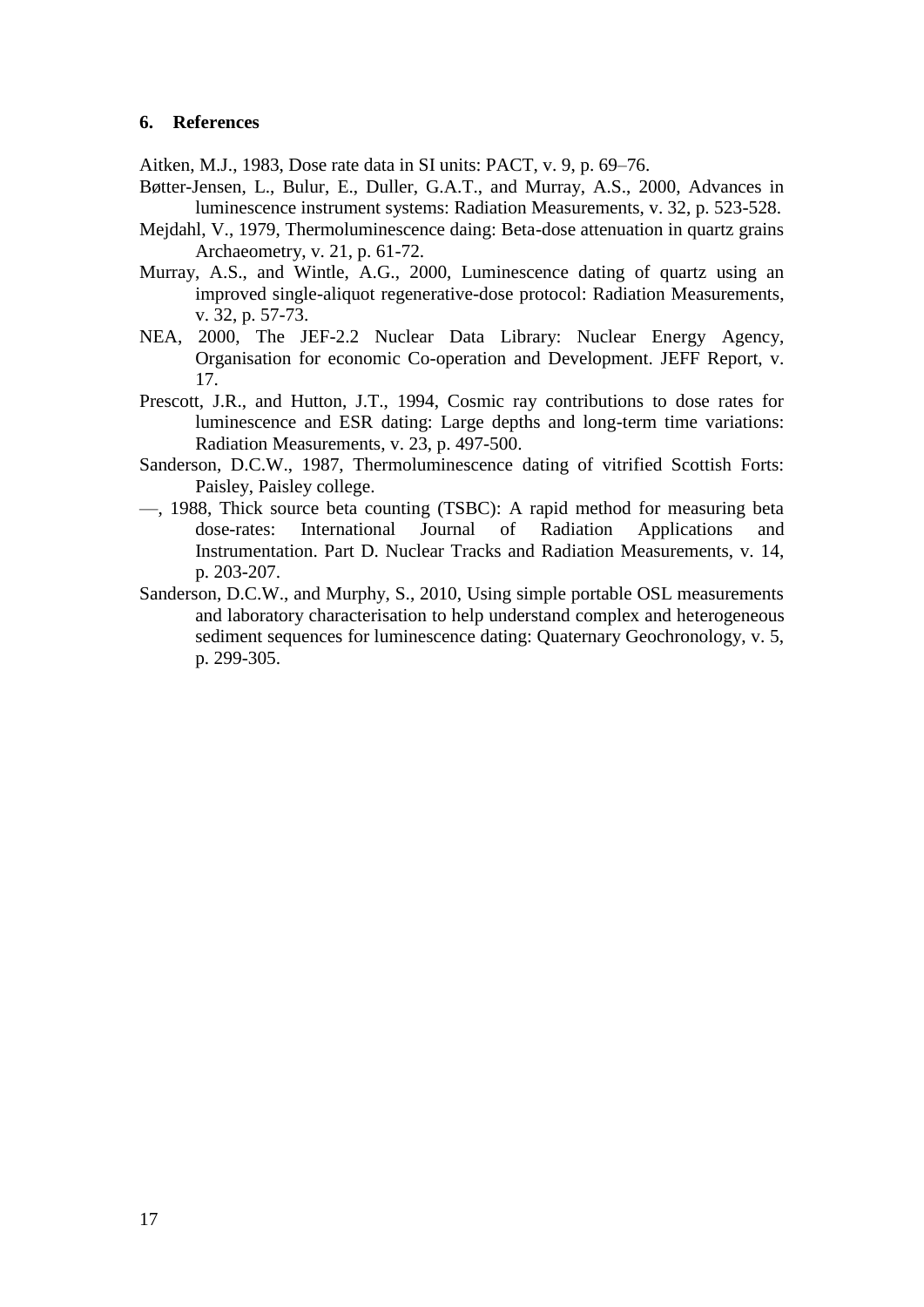## **Appendix A: Laboratory Profiling Results**

## **A.1 SUTL2582/SUTL2586 Quartz**

<span id="page-21-1"></span><span id="page-21-0"></span>

|                 |                                   |                                                                                                                                          |                 | OSL at 125°C  |                                   |                  | TL to 500°C      |                             |               |  |  |  |  |
|-----------------|-----------------------------------|------------------------------------------------------------------------------------------------------------------------------------------|-----------------|---------------|-----------------------------------|------------------|------------------|-----------------------------|---------------|--|--|--|--|
| Depth<br>/ $cm$ | <b>SUTL</b><br>no.                |                                                                                                                                          | Stored dose /Gy |               | Sensitivity / counts per Gy       |                  | Stored dose /Gy  | Sensitivity / counts per Gy |               |  |  |  |  |
|                 |                                   | Aliquot 1                                                                                                                                | Aliquot 2       | Aliquot 1     | Aliquot 2                         | Aliquot 1        | Aliquot 2        | Aliquot 1                   | Aliquot 2     |  |  |  |  |
|                 | Section USU13-1, Usumacinta River |                                                                                                                                          |                 |               |                                   |                  |                  |                             |               |  |  |  |  |
| 20              | 2582A                             | $1.74 \pm 0.04$<br>$1.26 \pm 0.07$<br>$3109 \pm 28$<br>$1258 \pm 20$<br>$34.1 \pm 7.6$<br>$195 \pm 7$<br>$257.5 \pm 28.6$<br>$107 \pm 5$ |                 |               |                                   |                  |                  |                             |               |  |  |  |  |
| 45              | 2580                              | $1.80 \pm 0.07$                                                                                                                          | $1.36 \pm 0.06$ | $2473 \pm 26$ | $2221 \pm 25$                     | $75.0 \pm 3.6$   | $138.6 \pm 7.3$  | $658 \pm 13$                | $447 \pm 10$  |  |  |  |  |
| 60              | 2582B                             | $0.79 \pm 0.04$                                                                                                                          | $0.74 \pm 0.03$ | $2145 \pm 25$ | $2188 \pm 25$                     | 137.7 ±10.9      | $115.0 \pm 9.7$  | $203 \pm 7$                 | $237 \pm 8$   |  |  |  |  |
| 80              | 2582C                             | $0.90 \pm 0.03$                                                                                                                          | $1.27 \pm 0.05$ | $3036 \pm 28$ | $2237 \pm 26$                     | $151.1 \pm 9.5$  | 78.4 ±4.6        | $401 \pm 10$                | $459 \pm 11$  |  |  |  |  |
| 110             | 2581                              | $1.01 \pm 0.07$                                                                                                                          | $1.32 \pm 0.06$ | $1083 \pm 19$ | $1691 \pm 22$                     | $95.0 \pm 6.2$   | $89.8 \pm 5.8$   | $338 \pm 9$                 | $338 \pm 9$   |  |  |  |  |
| 140             | 2582D                             | $5.01 \pm 0.34$                                                                                                                          | $2.91 \pm 0.21$ | $633 \pm 15$  | $708 \pm 15$                      | $46.6 \pm 9.0$   | 269.5 ±23.7      | $125 \pm 6$                 | $151 \pm 6$   |  |  |  |  |
|                 |                                   |                                                                                                                                          |                 |               | Section USU13-2, Usumacinta River |                  |                  |                             |               |  |  |  |  |
| 195             | 2583                              | $0.25 \pm 0.02$                                                                                                                          | $0.51 \pm 0.02$ | $2944 \pm 28$ | $3845 \pm 34$                     | $276.7 \pm 16.5$ | $62.9 \pm 1.6$   | $483 \pm 11$                | $2348 \pm 24$ |  |  |  |  |
| 170             | 2586A                             | $0.28 \pm 0.04$                                                                                                                          | $1.84 \pm 0.12$ | $1637 \pm 22$ | $1096 \pm 18$                     | $165.7 \pm 8.8$  | $301.4 \pm 17.0$ | $470 \pm 11$                | $493 \pm 11$  |  |  |  |  |
| 150             | 2586B                             | $0.96 \pm 0.12$                                                                                                                          | $1.03 \pm 0.09$ | $666 \pm 14$  | $1198 \pm 19$                     | 178.1 ±12.9      | $147.5 \pm 10.5$ | $272 \pm 8$                 | $349 \pm 9$   |  |  |  |  |
| 120             | 2586C                             | $0.22 \pm 0.03$                                                                                                                          | $0.26 \pm 0.02$ | $1596 \pm 21$ | $2544 \pm 27$                     | 228.7 ±24.7      | 72.0 ±10.0       | $111 \pm 5$                 | $147 \pm 6$   |  |  |  |  |
| 95              | 2584                              | $1.91 \pm 0.1$                                                                                                                           | $1.05 \pm 0.07$ | $1482 \pm 20$ | $1659 \pm 22$                     | 270.8 ±15.9      | $80.9 \pm 3.7$   | $416 \pm 10$                | $733 \pm 13$  |  |  |  |  |
| 70              | 2586D                             | $25.9 \pm 0.52$                                                                                                                          | $2.55 \pm 0.16$ | $4426 \pm 34$ | $1008 \pm 17$                     | 597.9 ±17.3      | $125.9 + 11.5$   | $1715 \pm 20$               | $229 \pm 7$   |  |  |  |  |
| 45              | 2585                              | $0.9 \pm 0.06$                                                                                                                           | $6.99 \pm 0.29$ | $1386 \pm 20$ | $1458 \pm 20$                     | 231.4 ±15.3      | $253.3 \pm 14.8$ | $365 \pm 9$                 | $474 \pm 11$  |  |  |  |  |
| 20              | 2586E                             | $0.41 \pm 0.05$                                                                                                                          | $0.53 \pm 0.05$ | $1572 \pm 21$ | $1833 \pm 23$                     | 294.4± 24.2      | $273.1 \pm 19.0$ | $269 \pm 8$                 | $288 \pm 8$   |  |  |  |  |
| 0               | 2586F                             | $1.53 \pm 0.08$                                                                                                                          | $0.6 \pm 0.05$  | $2181 \pm 29$ | $1567 \pm 21$                     | $103.3 \pm 3.0$  | 295.4 ±24.6      | $1720 \pm 20$               | $174 \pm 7$   |  |  |  |  |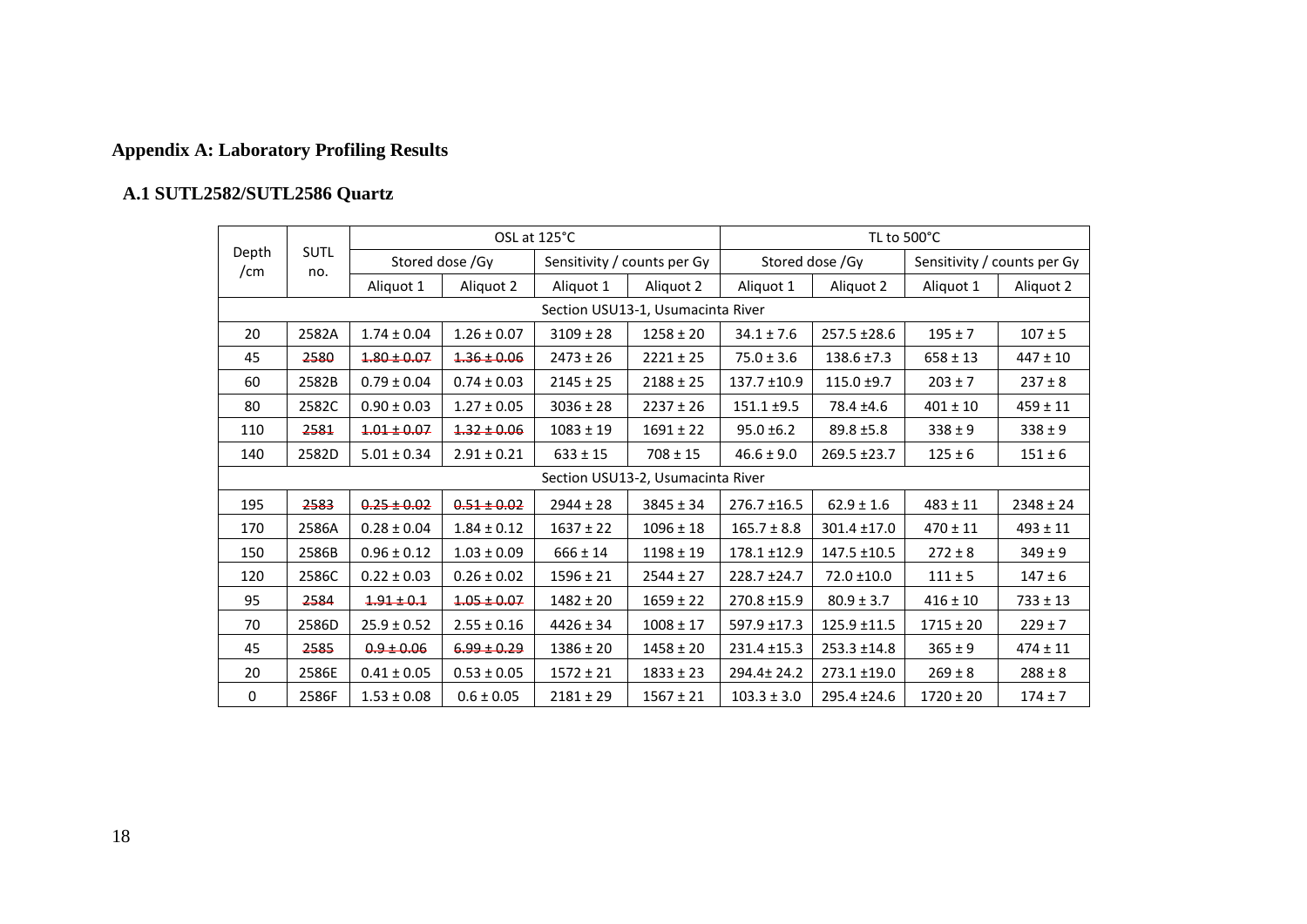<span id="page-22-0"></span>

| Depth<br>/cm                      | <b>SUTL</b><br>no. | IRSL at 50°C       |                                                   | post-IR IRSL at 225°C |                                                   | post-IR OSL at 125°C |                                                   | post-IR TL to 500°C |                                                   |
|-----------------------------------|--------------------|--------------------|---------------------------------------------------|-----------------------|---------------------------------------------------|----------------------|---------------------------------------------------|---------------------|---------------------------------------------------|
|                                   |                    | stored dose<br>/Gy | sensitivity<br>/photon<br>counts $\text{Gy}^{-1}$ | stored dose<br>/Gy    | sensitivity<br>/photon<br>counts $\text{Gy}^{-1}$ | stored dose<br>/Gy   | sensitivity<br>/photon<br>counts $\text{Gy}^{-1}$ | stored dose<br>/Gy  | sensitivity<br>/photon<br>counts Gy <sup>-1</sup> |
| Section USU13-1, Usumacinta River |                    |                    |                                                   |                       |                                                   |                      |                                                   |                     |                                                   |
| 20                                | 2582/A             | $47.2 \pm 13.4$    | $33.2 \pm 17.6$                                   | $939.7 \pm 692.1$     | $13.0 \pm 4.7$                                    | $40.1 \pm 25.1$      | $66.8 \pm 16.2$                                   | 2196.1 ±839.4       | $37.6 \pm 14.5$                                   |
| 60                                | 2582/B             | $82.1 \pm 26.0$    | $17.0 \pm 3.9$                                    | $266.2 \pm 106.9$     | $12.4 \pm 4.2$                                    | $13.9 \pm 0.1$       | $118.8 \pm 51.5$                                  | 729.1 ±65.1         | $79.1 \pm 7.2$                                    |
| 80                                | 2582/C             | $52.7 \pm 10.3$    | $31.0 \pm 3.0$                                    | $249.6 \pm 17.7$      | $14.4 \pm 0.1$                                    | $46.3 \pm 36.9$      | $134.4 \pm 5.2$                                   | 1347.5 ±170.2       | $40.7 \pm 3.3$                                    |
| 140                               | 2582/D             | $111.2 \pm 21.3$   | $35.6 \pm 16.5$                                   | $332.9 \pm 153.5$     | $18.6 \pm 9.3$                                    | $10.1 \pm 1.1$       | $262.0 \pm 48.5$                                  | 1082.6 ±127.1       | $55.3 \pm 16.3$                                   |
| Section USU13-2, Usumacinta River |                    |                    |                                                   |                       |                                                   |                      |                                                   |                     |                                                   |
| 170                               | 2586/A             | $36.1 \pm 9$       | $84.8 \pm 56.3$                                   | $654.1 \pm 25.5$      | $27.9 \pm 11.5$                                   | $15.8 \pm 4.3$       | $106.2 \pm 3.9$                                   | $1441 \pm 109.7$    | $77.8 \pm 44.4$                                   |
| 150                               | 2586/B             | $157.4 \pm 39.5$   | $85.8 \pm 12.3$                                   | $767.3 \pm 189.1$     | $69.1 \pm 33.4$                                   | $30.9 \pm 2.2$       | $83.2 \pm 23.3$                                   | 3330.3 ±992.1       | $69 \pm 4.2$                                      |
| 120                               | 2586/C             | $77.3 \pm 8.6$     | $20.1 \pm 0.7$                                    | $827.4 \pm 72.7$      | $13.9 \pm 2.7$                                    | $33.8 \pm 5.6$       | $76 \pm 2.6$                                      | 3252.7 ±412.5       | $35 \pm 0.7$                                      |
| 70                                | 2586/D             | $80.8 \pm 4.4$     | $29.4 \pm 6.3$                                    | $885.9 \pm 110.6$     | $24.9 \pm 0.6$                                    | $11 \pm 0.6$         | $109.6 \pm 6.8$                                   | 2583.2 ±356.1       | $41.6 \pm 5$                                      |
| 20                                | 2586/E             | $122.7 \pm 10.6$   | $27.8 \pm 12.7$                                   | $638.1 \pm 84.3$      | $31.8 \pm 8.1$                                    | $20.7 \pm 1$         | $70.3 \pm 9.1$                                    | 4090.7 ±2115        | $39 \pm 9.8$                                      |
| $\mathbf{0}$                      | 2586/F             | $67.3 \pm 38.3$    | $104 \pm 61.2$                                    | $816 \pm 354.5$       | $40.4 \pm 13$                                     | $23.3 \pm 14.9$      | $137.8 \pm 32.4$                                  | 3076.6 ±2296        | $109.3 \pm 65.1$                                  |

## **A.2 SUTL2582/SUTL2586 Polymineral**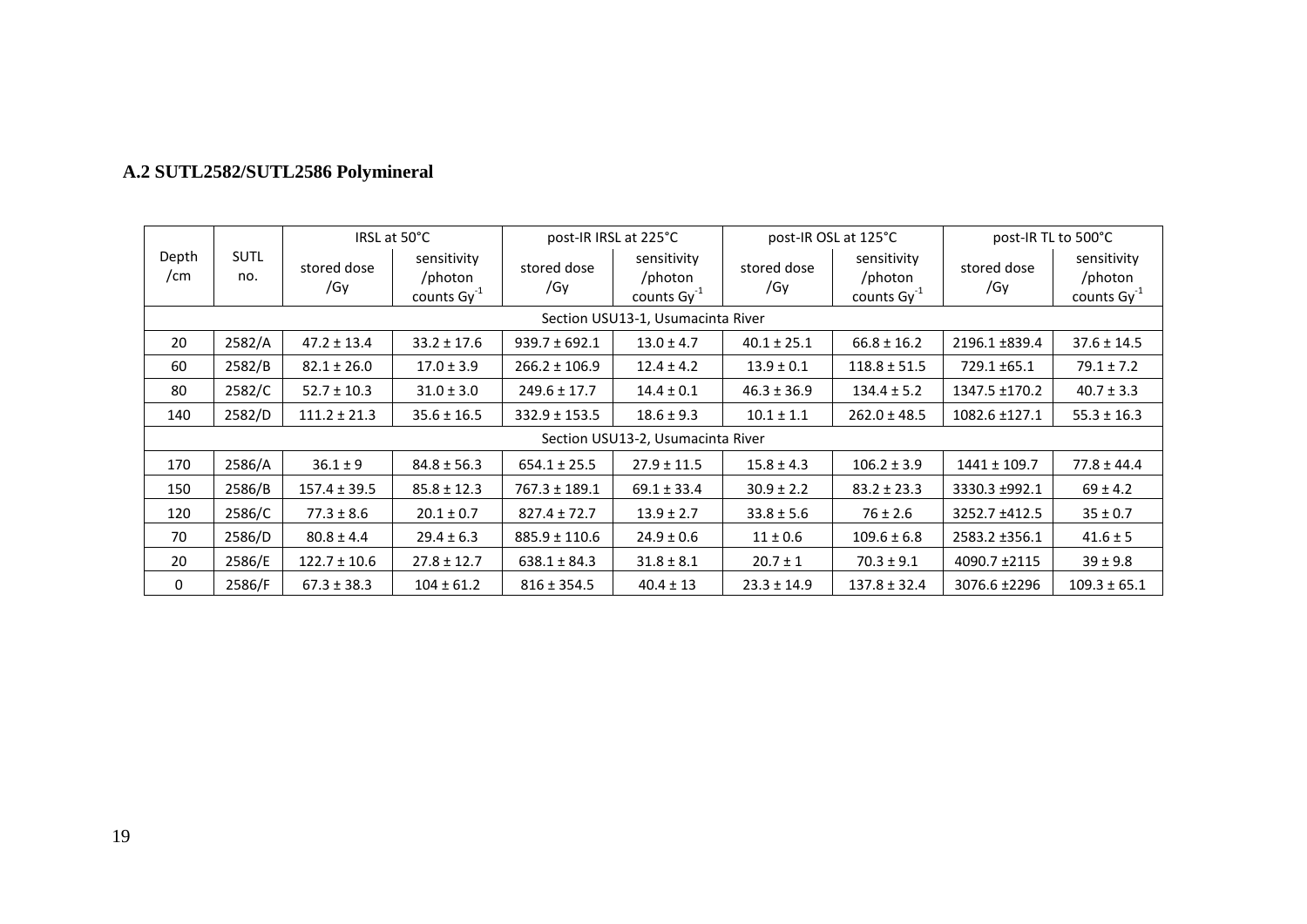#### <span id="page-23-0"></span>**Appendix B: Dose Response Curves**

## <span id="page-23-1"></span>**B.1 SUTL2580**



Composite dose response curve for sample SUTL2580  $Lx = 0, 1, 5, 10, 30$ and 5Gy;  $Tx = 2 Gy$ 

### <span id="page-23-2"></span>**B.2 SUTL2581**



Composite dose response curve for sample SUTL2581  $Lx = 0, 1, 5, 10, 30$ and 5 Gy;  $Tx = 2 Gy$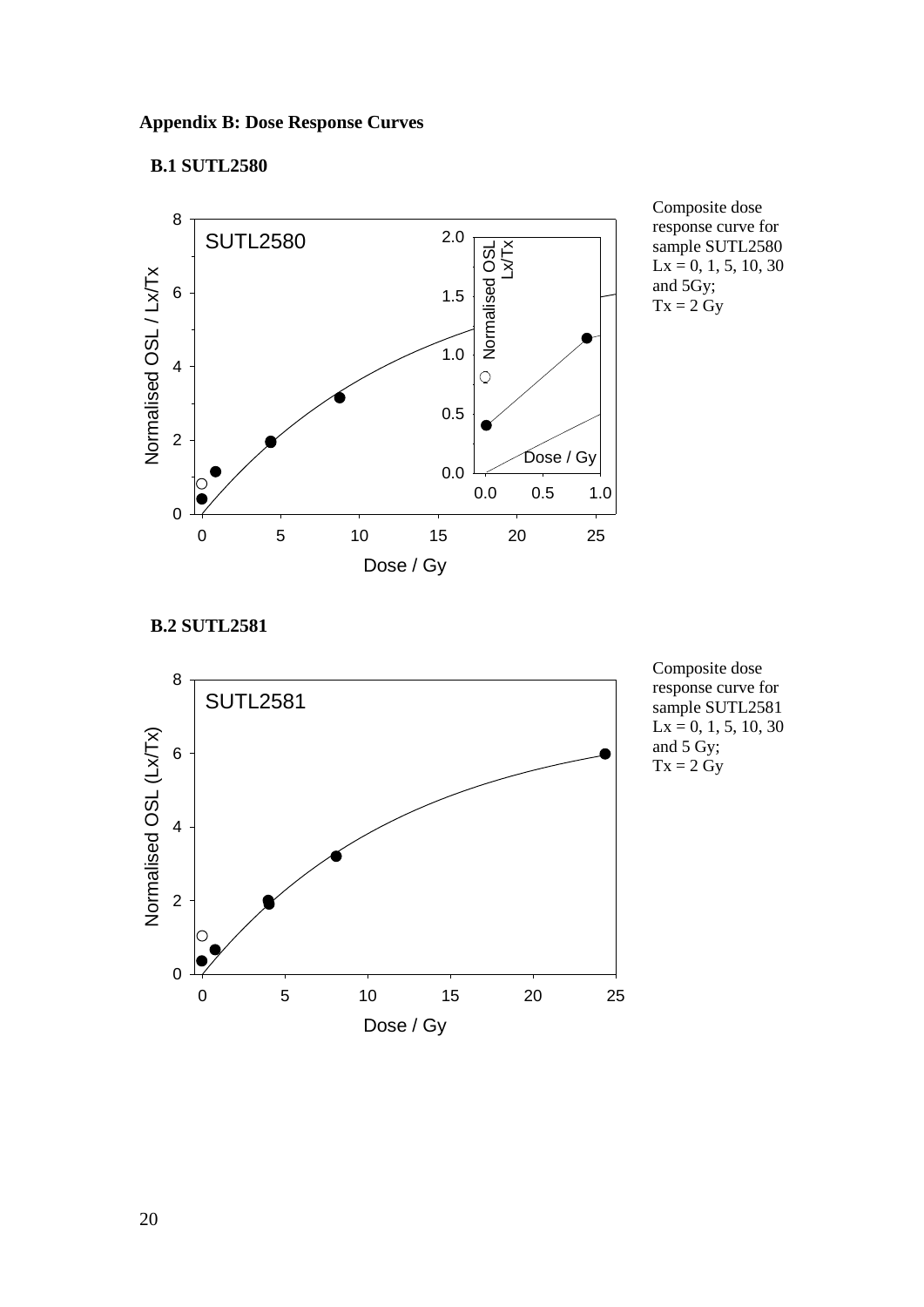#### <span id="page-24-0"></span>**B.3 SUTL2583**



Composite dose response curve for sample SUTL2583  $Lx = 0, 1, 5, 10, 30$ and  $5Gy$ ;  $Tx = 2 Gy$ 

<span id="page-24-1"></span>**B.4 SUTL2584**

<span id="page-24-2"></span>

Composite dose response curve for sample SUTL2584  $Lx = 0, 1, 5, 10,$ 30 and 5 Gy;  $Tx = 2 Gy$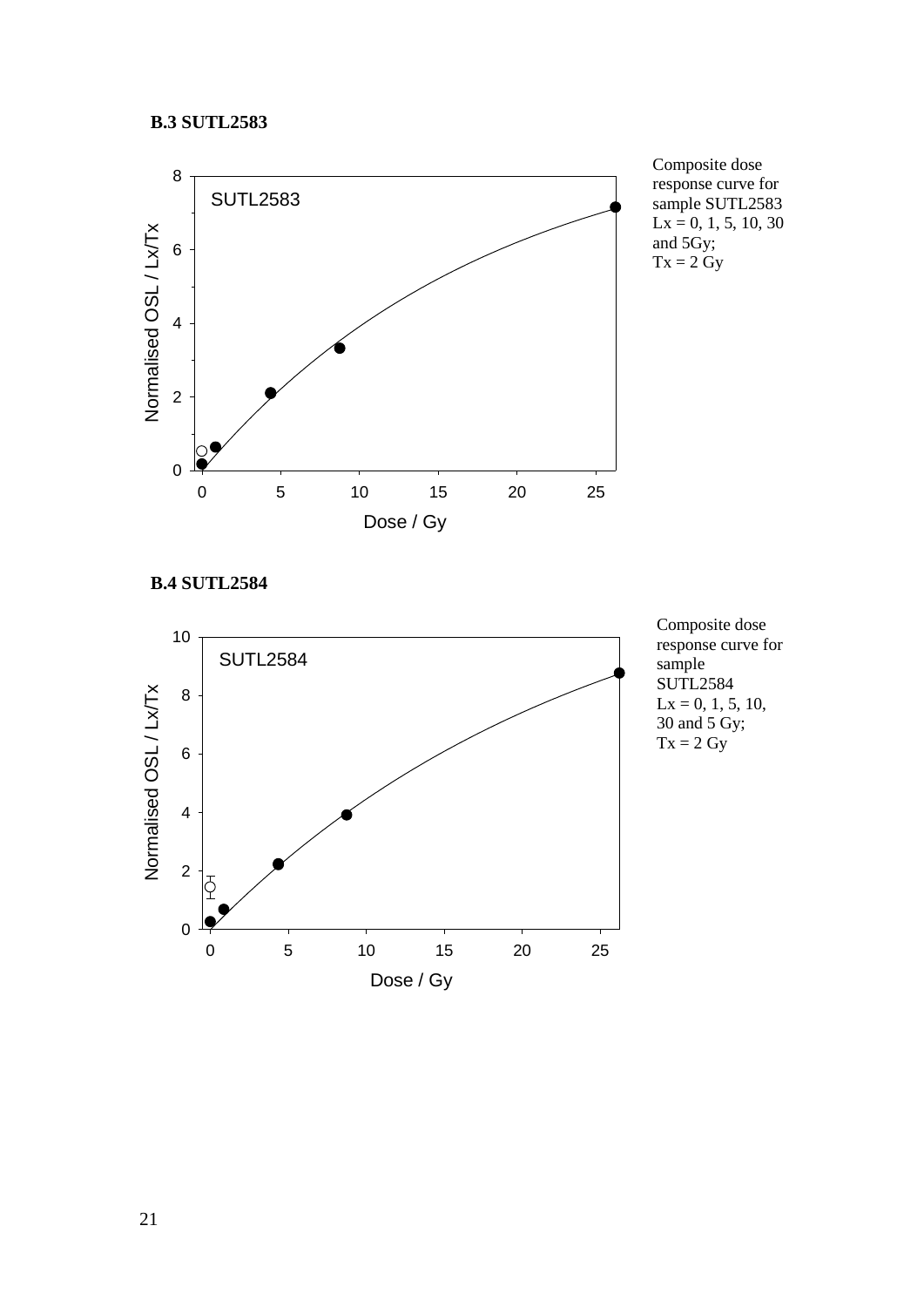## **B.5 SUTL2585**



Composite dose response curve for sample SUTL2585  $Lx = 0, 1, 5, 10, 30$ and 5 Gy;  $Tx = 2 Gy$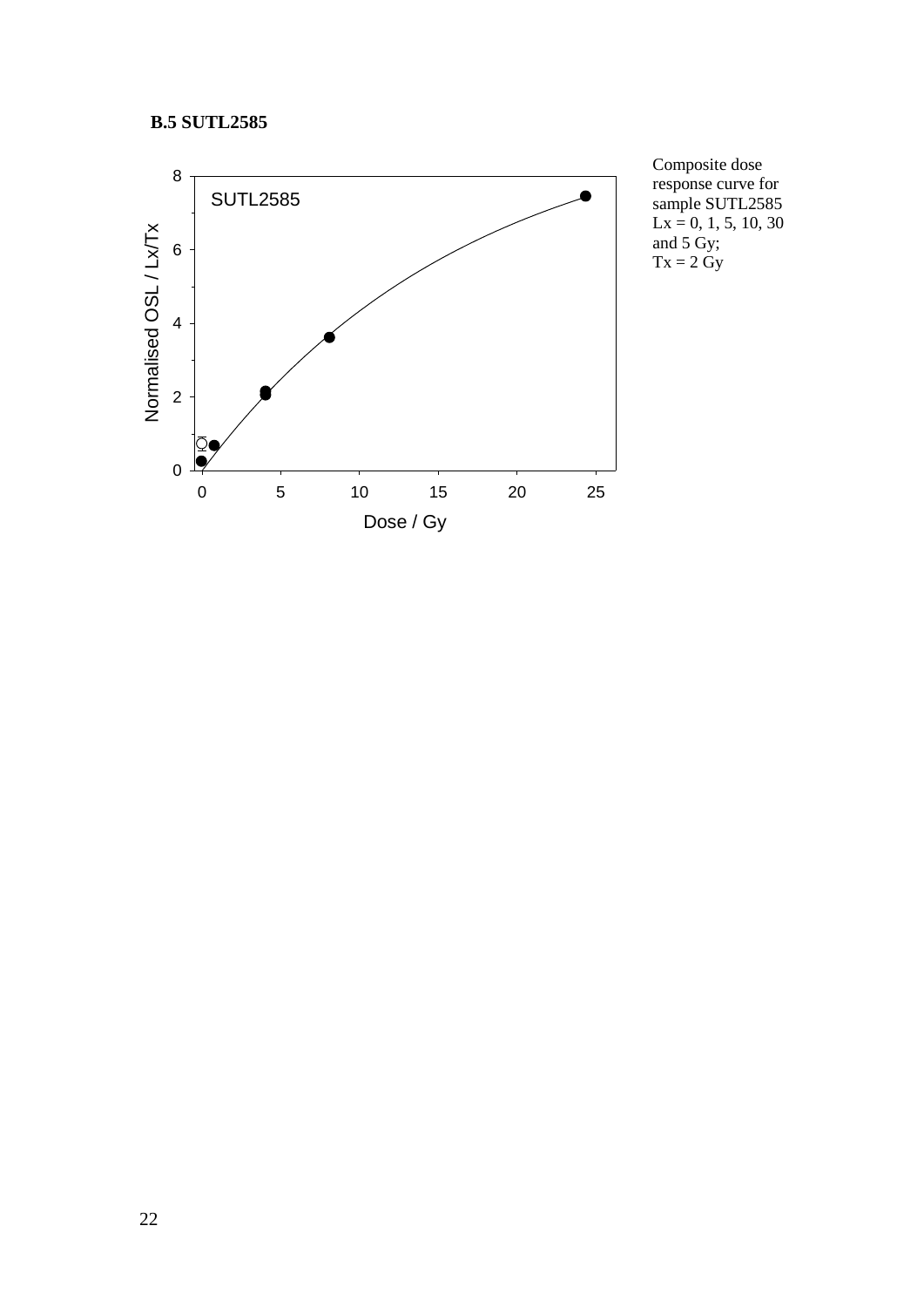## <span id="page-26-0"></span>**Appendix D: Radial plots**

## <span id="page-26-1"></span>**D.1 Radial plot for SUTL2580**



<span id="page-26-2"></span>**D.2 Radial plot for SUTL2581**

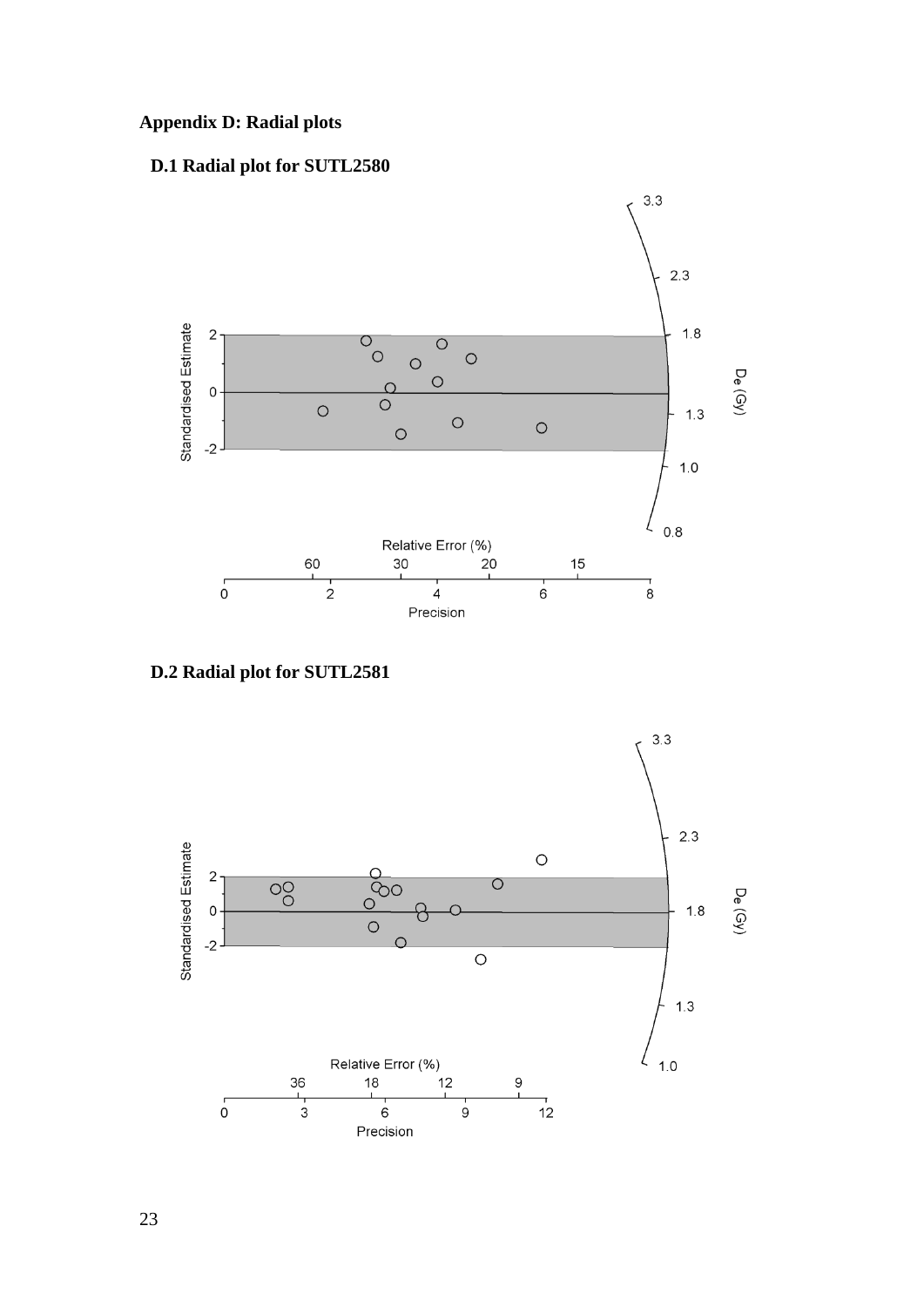## <span id="page-27-0"></span>**D.3 Radial plot for SUTL2583**



<span id="page-27-1"></span>**D.4 Radial plot for SUTL2584**